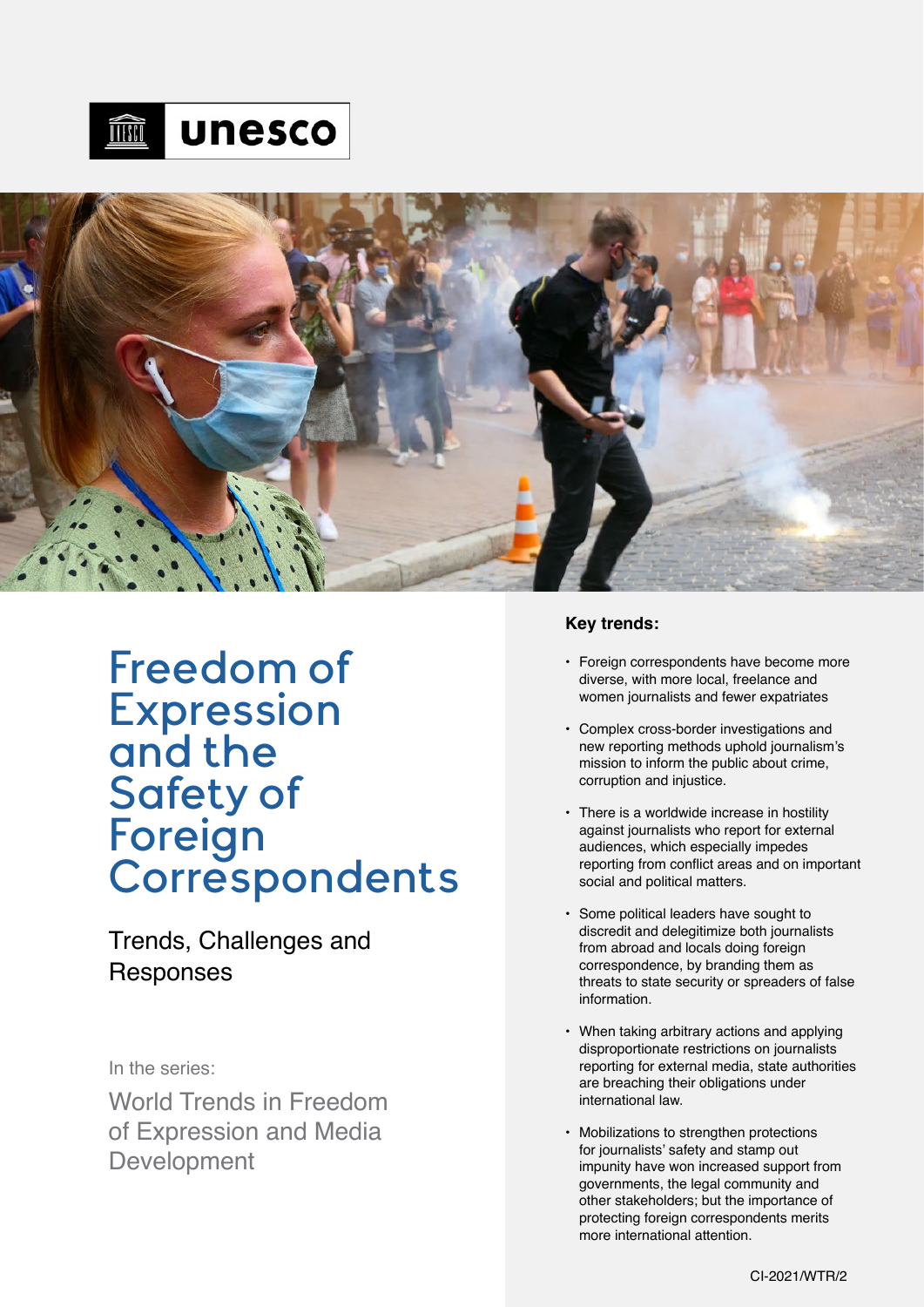# Foreign correspondents: key news providers in a rapidly-changing environment

In an ever-more interdependent world, people need knowledge and understanding of what is happening beyond their borders. Journalism produced for external audiences helps fulfil this need. What can be called "foreign correspondence" seeks to provide professionally verified news and informed analysis that answers the questions of domestic audiences, and raises their awareness of key external developments.

The journalists who produce this special content can be vital for humanity to act on common interests in, for example, solidarity over natural disasters, climate change mitigation, ensuring global vaccinations against new viruses, managing population migration, and addressing issues of war and peace.

Previously, the image of foreign correspondents was one of foreign nationals reporting to a foreign audience. Today, there is a much wider range of journalists performing these functions, and there are much wider direct and indirect audiences. Foreign correspondents - who increasingly include local journalists serving external media outlets and audiences - continue the service of almost 200 years as key witnesses to world-changing events.

These journalists have played, and continue to play a central role in the development of the modern media and global markets for news. They identify what they believe is relevant to external audiences and they craft content to be understandable to people at a remote distance and with limited background knowledge. The presence of foreign correspondence at the scene of unfolding events gives them special authenticity. In many cases, their journalism has set a gold standard of integrity and trustworthiness. Often interacting with key decision-makers and operating far away from a standard office, they must be highly skilled to gather and transmit the news with accuracy and speed. The stories they uncover not only serve the world's urgent need to know, but can also often alert local stakeholders to matters of vital domestic importance.

Renowned figures have established foreign correspondents as writers of the 'first draft of history' and international guardians against censorship and propaganda. Ernest Hemingway reporting on the Spanish Civil War; Clare Hollingworth on the Polish-German border breaking the first news that World War Two had begun; the work of war photographer Robert Capa; TV cameraman Mohammed Amin's footage of the 1984 Ethiopian famine; Colombian journalist and Nobel Prize in Literature laureate Gabriel García Márquez, and Marie Colvin who paid with her life for her reporting from the front line of the Syrian conflict. The UNESCO/Guillermo Cano Prize winner Maria Ressa has won an outstanding reputation for her investigative journalism in the Asia-Pacific region.

"Journalists who travel abroad to cover wars and expose corruption, environmental crimes and abuses of human rights speak truth to power and challenge the people in power; many of them are at risk and suffer the consequences… They are a vital part of our ecology of democracy and mutual respect for and commitment to the rule of law."

**- Baroness Helena Kennedy QC,1**

<sup>1</sup> Director of the International Bar Association's Human Rights Institute and member of the High Level Panel of Legal Experts on Media Freedom, speaking at the Global Conference for Media Freedom, 16 November 2020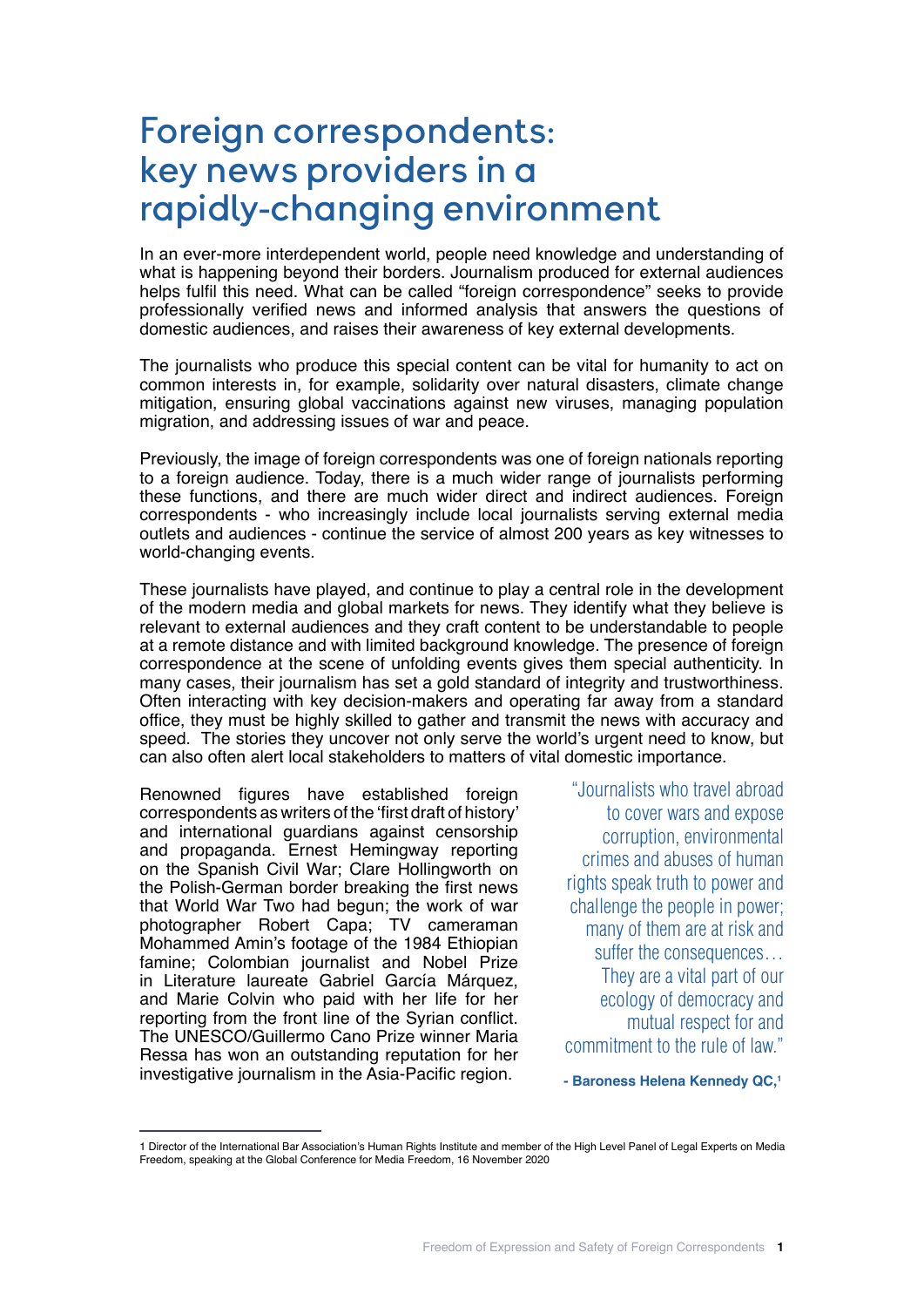Assassinations of foreign news reporters can wake the conscience of governments in defence of journalists' vital work. The kidnap and murder of US journalist Daniel Pearl in Pakistan in 2002 later inspired the [US Daniel Pearl Freedom of the Press Act](https://www.govtrack.us/congress/bills/111/hr3714/summary) which requires the US Department of State to expand its scrutiny of news media intimidation and freedom of the press restrictions.

Unfortunately, today it is all too common that many journalists – foreign correspondents included - are forced to live in fear of violent attack, abduction, or arbitrary arrest and mistreatment because of their professional activities. Women journalists are especially vulnerable to vicious and misogynistic harassment and threats. Numerous studies show that self-censorship among journalists has become a serious barrier to free expression and media freedom. When intimidation and reprisal become "normal" anywhere, the chilling effect is also felt by those doing the work of foreign correspondence. Whether host-country nationals serving as foreign correspondents, or those who do the job as foreign nationals, they may all face serious risks from state or non-state actors.

It should not be like this. In 1948, the world's countries pledged to protect free expression and media freedom in a universal system of human rights protection. One goal was to prevent totalitarian control of the media by those who might seek to indoctrinate populations for war and aggression. The Universal Declaration of Human Rights enshrined the right of everyone to "seek, receive and impart information and ideas […] regardless of frontiers" (Article 19). This international standard has evident resonance for the role foreign correspondents and the external media they supply.

The standard is complemented by other standards specific to situations of armed conflict. Thus, in accordance with the 1977 Additional Protocols I and II to the Geneva Conventions, state authorities and armed forces should protect media professionals and associated personnel as civilians, and respect their professional independence and rights. [UN Security Council Resolution 2222](http://unscr.com/en/resolutions/doc/2222) explicitly recognizes that civilians include journalists, media professionals, and associated personnel. It emphasizes that there are "existing prohibitions under international humanitarian law against attacks intentionally directed against civilians, as such, which in situations of armed conflict constitute war crimes". It calls on Member States to "create and maintain, in law and in practice, a safe and enabling environment for journalists, media professionals and associated personnel to perform their work independently and without undue interference in situations of armed conflict."

National and international tribunals, together with regional treaty-based human rights organizations such as the African Union, the Organization of American States and the Council of Europe, have created a robust body of jurisprudence providing for legal protections to prevent attacks and serious abuses against journalists in general, which are also applicable to those serving as foreign correspondents. These standards also set out how states should fulfil their obligations to bring those responsible to justice when journalists are victims of targeted killings or abuses.<sup>2</sup>

Still, the risks of working as a journalist have continued to escalate. In the decade between 2010 and 2019, UNESCO registered 894 killings of journalists, of whom 65 were foreign nationals. Leading international press freedom organizations have characterised the past several years as a time when journalists have been exposed at alarming levels to physical and legal attacks, deprivations of liberty, and other forms of interference.<sup>3</sup> Expulsions of foreign correspondents who are foreign nationals are increasingly happening (see below). However, like the case of nationals who are foreign correspondents, there are numerous cases of their

<sup>2</sup> See for example: Report on the Seminar "Strengthening Judiciary Systems and African Courts to protect Safety of Journalists and End Impunity", UNESCO, 2016 https://en.unesco.org/sites/default/files/report\_on\_seminar\_arusha.pdf ; Annual Report of the Inter-American Commission on Human Rights 2019 http://www.oas.org/en/iachr/expression/reports/ENGIA2019.pdf [p10 on precautionary measures]; Annual Report of the Secretary General of the Council of Europe, 2020 [Freedom of expression p 22-23] 020 https://rm.coe.int/multilateralism-2020-annual-report-of-the-secretary-general/16809ef144<br>3 See https://freedomhouse.org/report/freedom-and-media/2019/media-freedom-downward

https://rsf.org/en/2020-world-press-freedom-index-entering-decisive-decade-journalism-exacerbated-coronavirus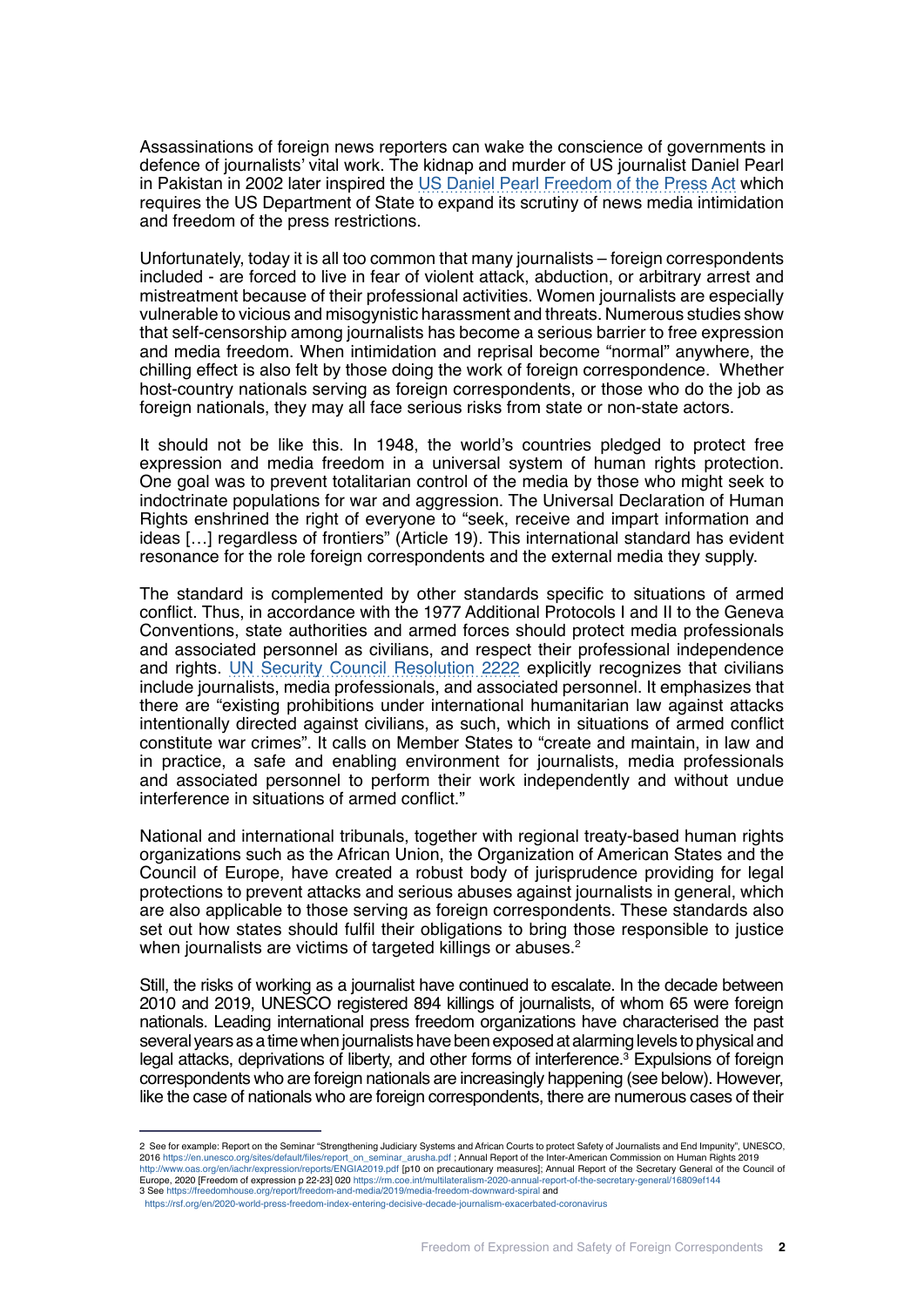detention and imprisonment as well. In 2020, [the Committee to Protect Journalists \(CPJ\)](https://cpj.org/reports/2020/12/record-number-journalists-jailed-imprisoned/) [reported that a record 274 journalists were imprisoned around the world,](https://cpj.org/reports/2020/12/record-number-journalists-jailed-imprisoned/) of whom 7 were foreign nationals. [International lawyers declared at the end of 2020](https://www.ibanet.org/VirtuallyTogether-weekly-news-4) that the ongoing global assault on the safety of journalists, including foreign correspondents, is a symptom that "human rights protection in the international system is broken". [The High](https://www.ibanet.org/Consular-Support-report-launch-2020.aspx) [Level Panel of Legal Experts on Media Freedom](https://www.ibanet.org/Consular-Support-report-launch-2020.aspx) called for the authority of the global legal community to support fresh mobilization to enhance mechanisms of protections for journalists reporting both within states and across borders, to ensure that these systems are really effective.

Global challenges including international tensions and conflicts, climate change, mass migration, tax evasion and systemic corruption, all require effective guarantees for press freedom and the free flow of information across borders. When a deadly virus emerges somewhere in the world, every country needs to know about it. Breaking news reported from one part of the globe can have immediate and dramatic consequences in faraway places. When major human rights abuses occur, or when money is secretly laundered across several different jurisdictions, journalism without borders has a critical role to bring such wrongdoings to light. But in many cases, [governments have instead](https://www.ibanet.org/Human_Rights_Institute/Bulletins/IBAHRI-Survey-Impact-of-Covid-Measures-Results.aspx) [sought to tighten their control of information flows](https://www.ibanet.org/Human_Rights_Institute/Bulletins/IBAHRI-Survey-Impact-of-Covid-Measures-Results.aspx) in attempts to present themselves in a favourable light, both domestically and internationally.

In 2020, **United Nations Secretary-General António Guterres** [issued a](https://www.un.org/en/observances/end-impunity-crimes-against-journalists  )  [special call for journalists](https://www.un.org/en/observances/end-impunity-crimes-against-journalists  ) to be protected in times like these:



"If we do not protect journalists, our ability to remain informed and make evidence-based decisions is severely hampered. When journalists cannot do their jobs in safety, we lose an important defence against the pandemic of misinformation and disinformation that has spread online."

The **UNESCO Director General Audrey Azoulay** has [expressed similar](https://en.unesco.org/news/unesco-highlights-fragility-press-freedom-face-covid-19-2020)  [concern](https://en.unesco.org/news/unesco-highlights-fragility-press-freedom-face-covid-19-2020):



"In 2020, we witnessed in a possibly unprecedented way, the relevance of journalism to our democracies and to the protection of human rights. However, the pandemic was also a 'perfect storm' affecting press freedom worldwide. (…) I call on the world to stand up for information as a public good. Protecting journalism is protecting the truth."



In October 2020, UN Member States adopted by consensus [a Human Rights Council](https://undocs.org/en/A/HRC/RES/45/18)  [Resolution](https://undocs.org/en/A/HRC/RES/45/18) that expressed alarm in particular about acts of intimidation and reprisal by political leaders and officials against foreign journalists; as well as arbitrary obstructions directed against them and the extraterritorial targeting of journalists and media workers across international borders.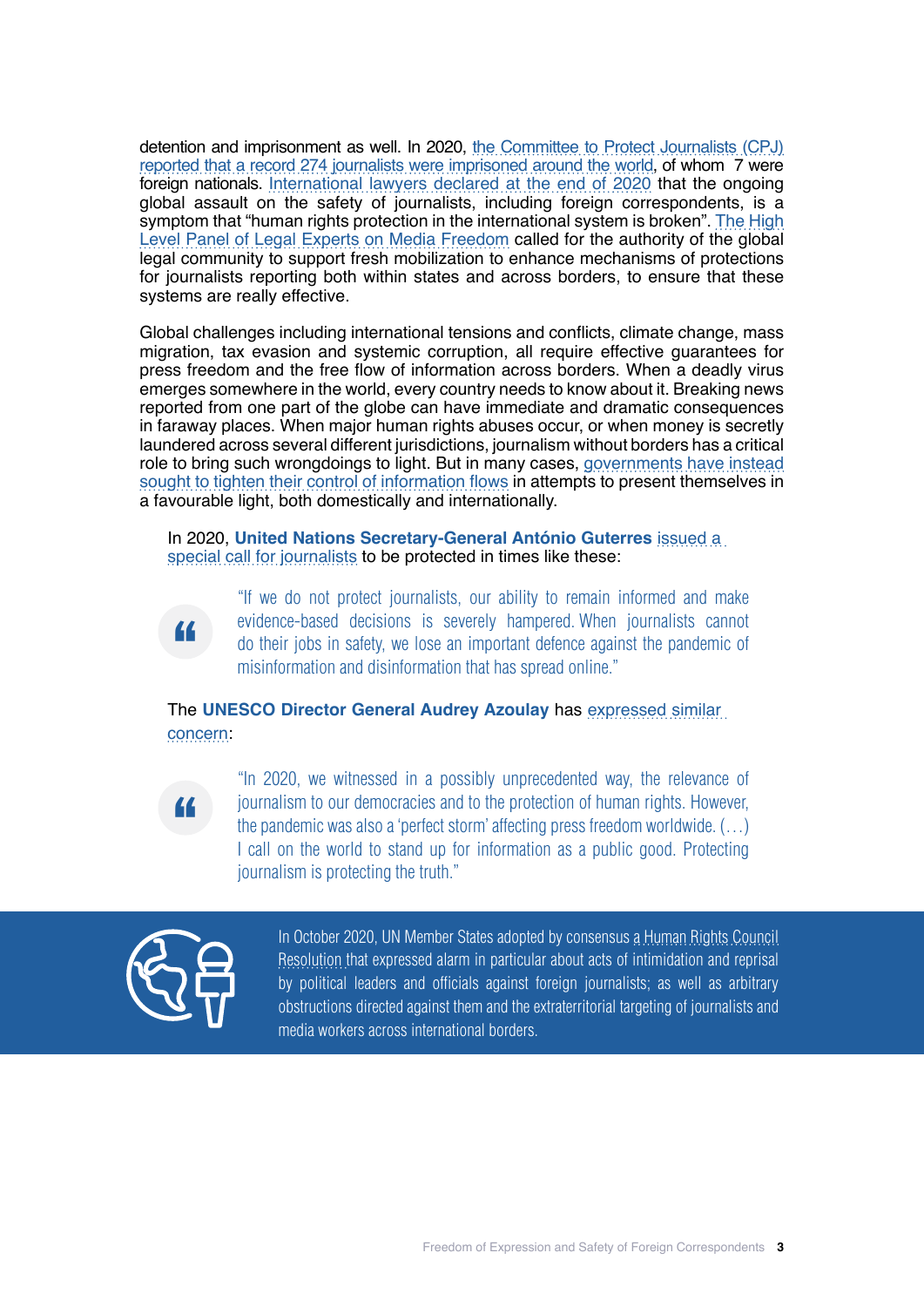# Challenges and threats to the foreign correspondent role

### **Multiple pressures force a re-make of the foreign correspondent model**

The role of foreign correspondents is being transformed by shifting economic and technological realities, new demands from news consumers, and narratives from powerful actors, including politicians, aiming to attack journalism. Authoritarian trends have re-shaped the geopolitical landscape, leading to heightened threats to the security and safety of foreign correspondents and others whose activities is essential to open and informed debate. Since the outbreak of the COVID-19 pandemic, many governments have imposed a further array of [intrusive constraints on all journalists'](https://ipi.media/covid-19-tracker-in-graphics/) [working conditions and freedom to report](https://ipi.media/covid-19-tracker-in-graphics/). 4

The digital revolution and rise of companies offering mass-participation social media platforms and self-publishing have brought drastic changes in newsgathering practices and threatened the survival of traditional models of funding foreign correspondence. While these changes have unleashed a plethora of varied content to Internet users across borders, the delivery of editorial content generated by news providers has largely passed into the hands of intermediaries driven by commercial motives. The consequences include the uneven quality and uncertain provenance of much of the content in circulation, and the danger that sensational material or "clickbait" drowns out news which is professionally sifted and checked, including reporting which is produced by foreign correspondents and tailored for external audiences. These powerful tech companies are also able to use big data analysis of millions of users to sell microtargeted advertising that undercuts the revenues of news organizations. Yet it is these latter organizations that bear the high costs of collecting information at source, and editing and publishing it through processes designed to ensure factual verification and journalistic standards. In short, the digital communications companies have impacted audiences and revenues for professional media, and lowered the market value of skillintensive and high-cost news and information that can be trusted.

# **War reporter Janine di Giovanni** [sees far-reaching consequences:](https://foreignpolicy.com/2021/01/15/history-foreign-correspondents-media-press-journalism-war-reporting-photography/ )



"Without a solid base in deeply reported, well-sourced facts from around the globe as a counterweight to the social media-driven flood of narratives, opinion and disinformation, it becomes ever more difficult to have an informed public debate about foreign-policy choices."

Economic and technological pressures have obliged leading media organizations to scale down their networks of foreign bureaus with expatriate journalists and rely instead on local journalists and freelancers who may be paid less and have precarious employment contracts. There is also a gray category where journalists are used as live information sources for international organizations, although they are not per se foreign correspondents. While this contributes to the coverage, there are sometimes issues of quality and there are cases of repercussions where such persons are harassed for having spoken to foreign media.

<sup>4</sup> See also: "UNESCO, 2020. Issue brief: Journalism, press freedom and COVID-19" https://unesdoc.unesco.org/ark:/48223/pf0000373573.locale=fr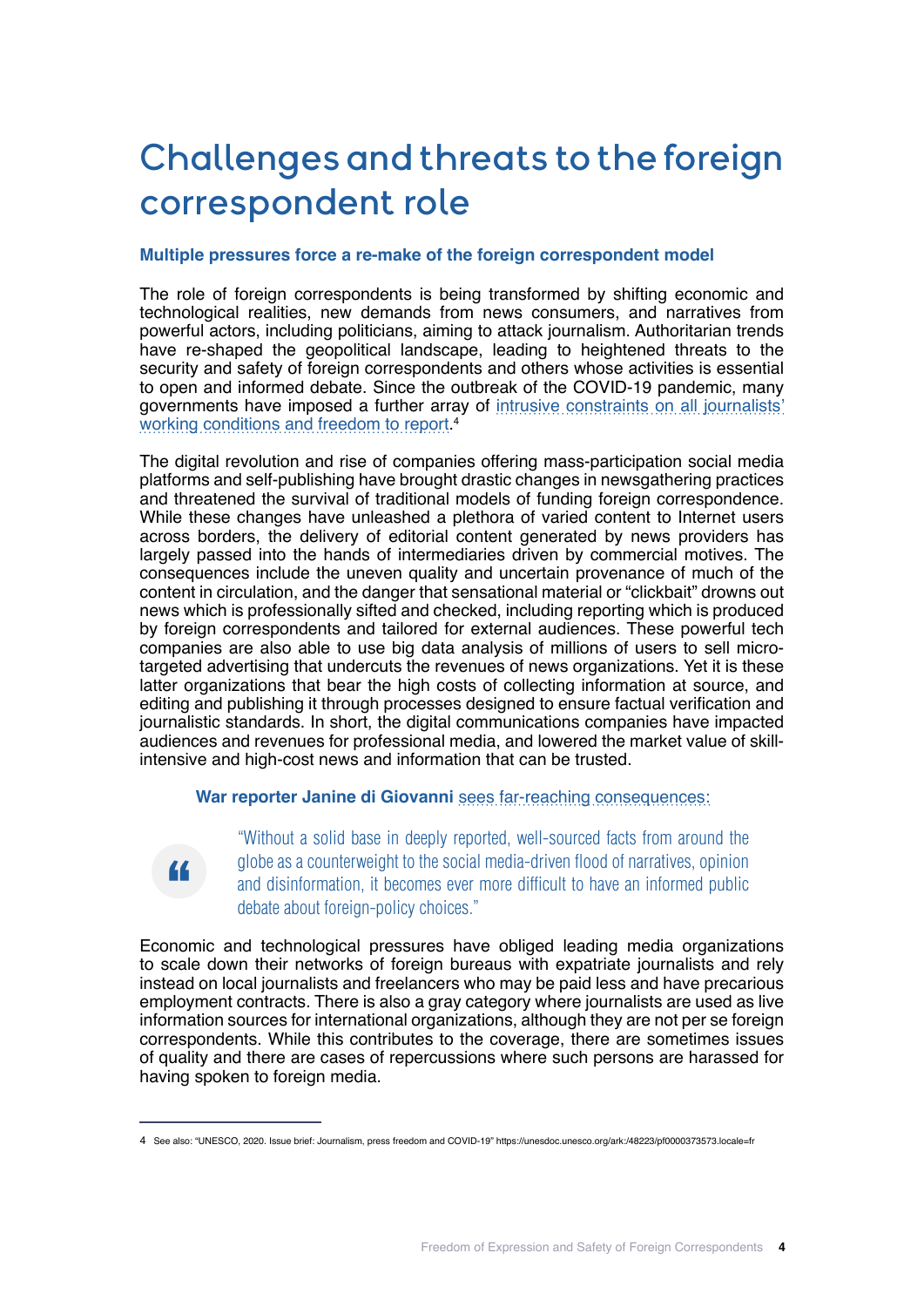Alongside these trends, there has also been a rise of new state-owned and statesubsidised global media such as the Gulf-based Al Jazeera, China Global Television Network (CGTN) and RT (formerly Russia Today). They have emerged with distinctive editorial perspectives, while they also underline common interests with other media companies such as the safety and space allowed to journalists serving as their foreign correspondents. There has also been the emergence of online players such as VICE News, as well as non-traditional producers of journalistic content for international consumption such as the NGO BellingCat, fact-checkers exposing international disinformation campaigns, human rights groups documenting war crimes, and civil society journalistic initiatives such as Global Voices. Adding to the mix are various amateur and citizen journalists who report, for example, on YouTube's video-sharing platform, often providing the first images and first-hand messages on newsworthy events, but with varying respect for the professional standards of journalism, and seldom with institutional back-up that can help to guarantee quality control. New forms of 'networked journalism' and the new digital and mobile media ecology can provide only partial answers to the acute challenges facing fact-based journalism.

Despite unevennesses, the increased diversity in foreign correspondence has gone some way to assuaging concerns about what has been seen by some as the alleged hegemony of Western media and perspectives dominating international news flows.5 Now internationally-known media outlets in Europe and the United States are effectively in competition with readers and viewers everywhere, in the original language or in translation. In addition, people in Kenya can instantly read what the Nairobi correspondent of the New York Times writes, and a resident in New York can read how Kenya's Daily Nation online is editorializing on developments at the United Nations General Assembly. Such indirect audiences of foreign correspondence can benefit from this access, even if they are external to the primary targets for whom the content is customised. However it also means some audiences are now faced with the output of media from different cultural contexts who also are expected to uphold high quality professional journalistic standards, which presents new challenges.

### **Foreign correspondents as political targets of hostility**

### **The** 2020 [UN Human Rights Council Resolution on journalists' safety](https://undocs.org/A/HRC/45/L.42/Rev.1) **warned that threats against journalists increase the risk of actual violence.**

Harsh rhetoric is not restricted to foreign correspondents, although it bears on them as well. Generalised attacks that incite harassment have been documented in regions ranging from Europe and North America to the Asia-Pacific region, Latin America and the Caribbean, where [Reporters Without Borders \(RSF\) has documented physical and](https://rsf.org/en/2019-world-press-freedom-index-cycle-fear#:~:text=The%202019%20World%20Press%20Freedom%2cto%20an%20increase%20in%20fear) [verbal violence against journalists could be traced to anti-media speeches by political](https://rsf.org/en/2019-world-press-freedom-index-cycle-fear#:~:text=The%202019%20World%20Press%20Freedom%2cto%20an%20increase%20in%20fear) [figures](https://rsf.org/en/2019-world-press-freedom-index-cycle-fear#:~:text=The%202019%20World%20Press%20Freedom%2cto%20an%20increase%20in%20fear). Former US President Donald Trump's repeated attacks on leading national media as "fake news" and his encouragement of the intimidation of journalists at rallies [prompted the UN Human Rights Commissioner Zeid Ra'ad al-Hussein to warn](https://www.reuters.com/article/us-usa-trump-un-rights-idUSKCN1BA1B6) that such language could be seen as inciting others to attack journalists. [Targeted disinformation](https://digitallibrary.un.org/record/3826999) [and smear campaigns have become regular tools of some state and non-state actors](https://digitallibrary.un.org/record/3826999) who wish to persecute and silence journalists. A widespread feature of some stateled attempts to avert embarrassing questions and stifle criticism involves the [misuse](https://reutersinstitute.politics.ox.ac.uk/fighting-words-journalism-under-assault-central-and-eastern-europe) [of state-run or other "captive" media to smear or demonise critical or independent](https://reutersinstitute.politics.ox.ac.uk/fighting-words-journalism-under-assault-central-and-eastern-europe) [journalists.](https://reutersinstitute.politics.ox.ac.uk/fighting-words-journalism-under-assault-central-and-eastern-europe)

In this context, reporters doing foreign correspondence have been thrust into the frontline of a new struggle for freedom of expression, caught up in attempts by some governments in several parts of the world to dictate national news agendas, and in some

<sup>5</sup> Foreign News as Cultural Expression: Media, Perspective, and Consciousness, Takuya Sakurai, SHS Web Conf. 33 00014 (2017), DOI: 10.1051/shsconf/20173300014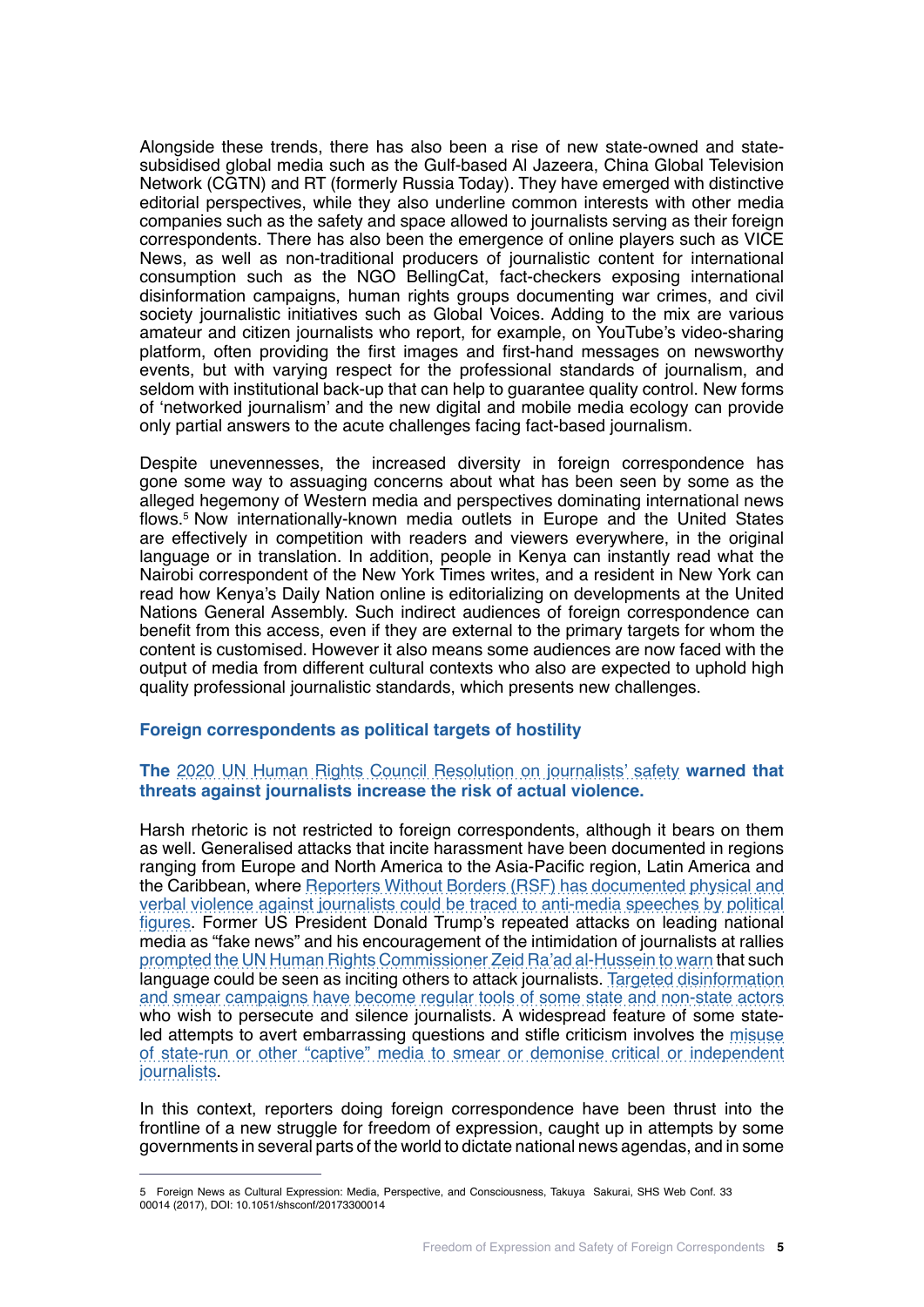cases to evade media scrutiny and suppress dissenting voices. At times of tension or external criticism, some senior government figures have sought to delegitimize foreign correspondents by branding them as enemies, mouthpieces for outside powers, foreign spies or collaborators with anti-state forces. The journalists concerned have been the targets of public expressions of hostility and arbitrary reprisals, including [criminal prosecutions and imprisonment for criticizing or questioning governments](https://www.ibanet.org/Human_Rights_Institute/Bulletins/IBAHRI-Survey-Impact-of-Covid-Measures-Results.aspx).

Another growing trend has been restrictions on the representatives of external media operating within particular countries, including through blocking journalist accreditation and visas, which has in some cases led to tit-for-tat visa restrictions between countries, with press freedom as the overall victim.

Journalists across the world now depend on digital means to communicate, and extensive NGO monitoring shows that they [experience increasingly frequent](https://digitallibrary.un.org/record/3826999) [harassment and intimidation online, regardless of their location.](https://digitallibrary.un.org/record/3826999)This is particularly relevant for women journalists, as [an UNESCO-ICFJ survey,](https://unesdoc.unesco.org/ark:/48223/pf0000375136.locale=fr) results of which were published [during the World Press Freedom Conference 2020](https://en.unesco.org/themes/safety-journalists/women-journalists/global-survey-results) has underlined. Various states have legislated to [force certain foreign media and journalists to register as](https://cpj.org/2019/07/several-foreign-news-outlets-required-to-register/ ) ["foreign agents"](https://cpj.org/2019/07/several-foreign-news-outlets-required-to-register/ ), making them liable to public suspicion and harsh administrative restrictions. The Representative on Media Freedom of the 57-nation [Organization for](https://www.osce.org/representative-on-freedom-of-media/439658) [Security and Cooperation in Europe](https://www.osce.org/representative-on-freedom-of-media/439658) has called this "[a disproportionate interference in](https://www.osce.org/representative-on-freedom-of-media/439658) [the freedom of expression"](https://www.osce.org/representative-on-freedom-of-media/439658). See page 11 for more analysis of this dimension.

The High Level Panel of Legal Experts on Media Freedom Legal Panel has called on governments all over the world to protect journalists at risk by implementing targeted sanctions as a tool to enforce compliance with international human rights law, including the right to a free press.

### **Women as foreign correspondents and in the field**

The global representation of women as foreign correspondents has grown substantially in recent years. Among the world's leading international broadcasting organisations, women correspondents are well represented, and many are among the most acclaimed on-air figures.

**BBC correspondent Caroline Wyatt** found [being a woman journalist](https://newssafety.org/research-projects/no-womans-land/)  [has particular advantages reporting in a society in conflict:](https://newssafety.org/research-projects/no-womans-land/)



"We were welcomed into homes which no foreign male correspondent was allowed into, and we were privileged to hear and film the stories of women in the north [of Afghanistan] in a way none of our male colleagues could."<sup>6</sup>

Across the world, however, opportunities for women as foreign correspondents are limited. In many newsrooms, [women are held back by prejudice with respect to gender](https://www.theatlantic.com/international/archive/2016/03/women-foreign-correspondents/472596/ ) [issues](https://www.theatlantic.com/international/archive/2016/03/women-foreign-correspondents/472596/ ),and [relatively few women rise to top editorial positions](https://reutersinstitute.politics.ox.ac.uk/women-and-leadership-news-media-2020-evidence-ten-markets). Almost universally, media organizations pay women journalists less than men, and gender-based discrimination results in fewer career opportunities. [Dubravka Šimonovic, the UN Special Rapporteur](https://undocs.org/en/A/HRC/44/52) [on violence against women, has voiced deep concern that in the media world,](https://undocs.org/en/A/HRC/44/52) women "still operate within unequal power relationships between men and women". Women journalists, she said, are targeted, especially when they are seen as breaking "[the](https://undocs.org/en/A/HRC/44/52 ) [rules of gender inequity and stereotypes.](https://undocs.org/en/A/HRC/44/52 )"

<sup>6</sup> No woman's land, ed Hannah Storm and Helena Williams, INSI and UN Women, 2012 p 8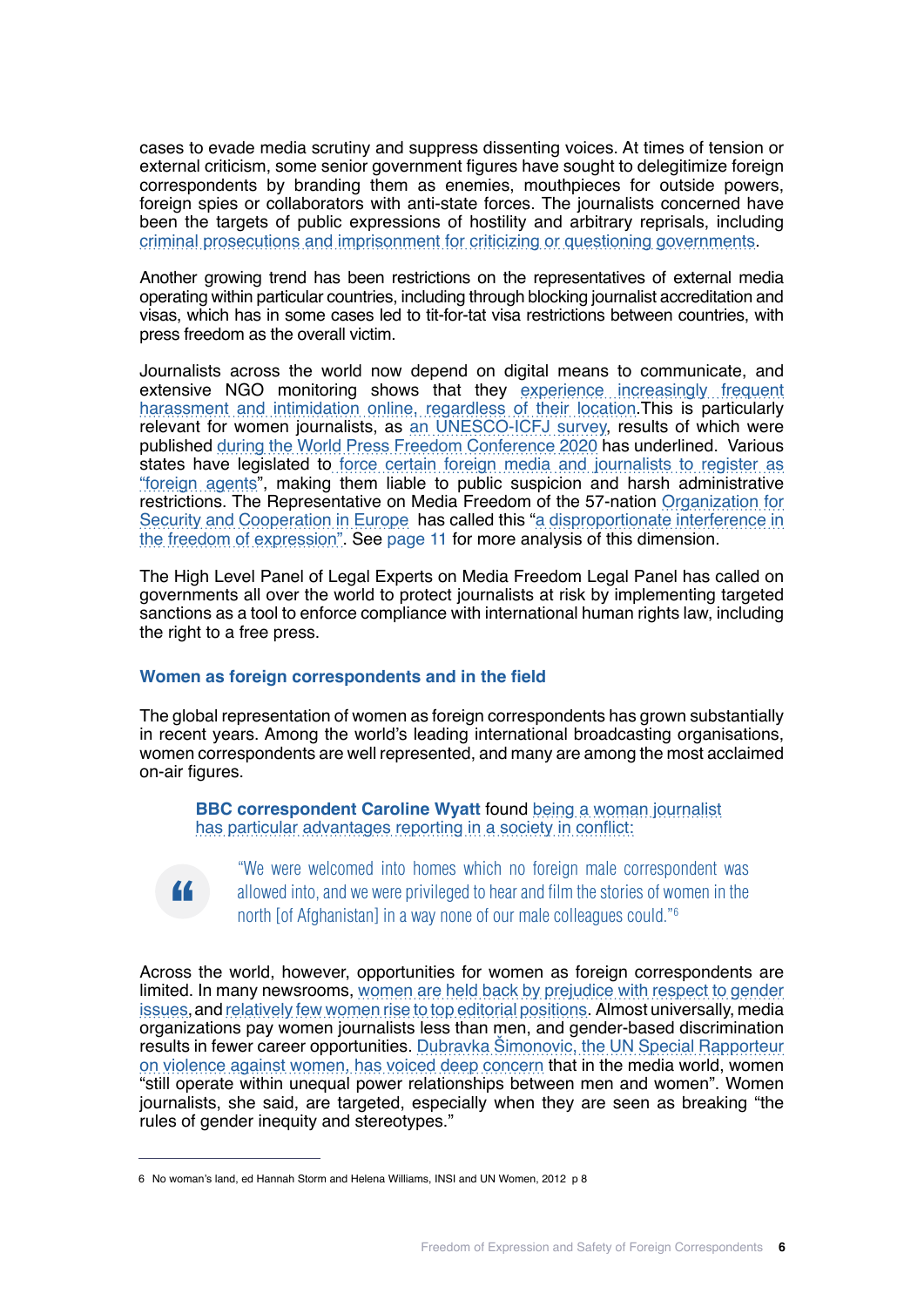[Lara Logan, the American journalist who was attacked by a mob while covering protests](https://www.smh.com.au/world/five-men-rape-journalist-22-in-tahrir-square-reports-20130702-2p8sk.html) [in Tahrir Square, Egypt, in 2012,](https://www.smh.com.au/world/five-men-rape-journalist-22-in-tahrir-square-reports-20130702-2p8sk.html) said her assault was a deliberate attempt to silence women

Whether they work for local or external media, women journalists are particularly targeted by gender-based intimidation, both in person and online. Online attacks take many forms including harassment, death or rape threats, trolling, and malicious disclosure of personal details (doxxing), and can lead to physical and sexual assault. UNESCO and the International Center for Journalists' [2020 Global survey on Online Violence against](https://unesdoc.unesco.org/ark:/48223/pf0000375136) [Women Journalists,](https://unesdoc.unesco.org/ark:/48223/pf0000375136) which was conducted with over 1200 respondents, found that 73 percent of women journalists who responded had experienced online violence in the course of their work, and [20 percent reported being attacked offline in connection with](https://en.unesco.org/news/journaliststoo-73-women-journalists-participating-unescoicfj-survey-have-experienced-online-0) [online violence they had experienced.](https://en.unesco.org/news/journaliststoo-73-women-journalists-participating-unescoicfj-survey-have-experienced-online-0) [Malicious actors typically target women in highly](https://uk.reuters.com/article/us-women-conference-harassment-trfn/women-bear-brunt-of-online-abuse-as-world-goes-digital-in-pandemic-idUSKBN27R2EL) [sexualized and derogatory terms.](https://uk.reuters.com/article/us-women-conference-harassment-trfn/women-bear-brunt-of-online-abuse-as-world-goes-digital-in-pandemic-idUSKBN27R2EL)

Gender-sensitive policies and practices are essential to counter all forms of discrimination and fulfil employers' duty of care to all they employ, including freelancers. As with many issues facing journalists in general, these dimensions have resonance with those doing foreign correspondence work in particular.

#### **Local journalists: the 'indispensable link' for foreign correspondents' reporting**

Foreign correspondents, whether domestic or foreign nationals, rely on local networks to do their job. These encompass a range of para-journalists and media workers such as fixers, as well as local journalists who may share news tips, contacts and content with them.

Local journalists account for over 90 percent of all the journalists killed in recent years. They must take the most extreme risks to report on corruption, injustices, and serious human rights abuses in their own country. Local hires and freelancers have also been called the 'often invisible but indispensable link'7 behind the stories that appear in leading international media outlets. One only has to think of figures like Cambodian journalist and New York Times interpreter Dith Pran, immortalised in the 1984 film The Killing Fields, or Mexican journalist Regina Martínez, one of dozens assassinated in Latin America and the Caribbean for reporting on drug trafficking and corruption.

In some of the world's most dangerous countries and regions, [native journalists are](http://www.oas.org/en/iachr/expression/docs/publications/zonas_silenciadas_eng.pdf) [the only ones who can expose the truth about extrajudicial killings,](http://www.oas.org/en/iachr/expression/docs/publications/zonas_silenciadas_eng.pdf) intimidation of local communities by powerful corporations or organized crime gangs, and officials' involvement in networks of corruption. The words of the UN Secretary-General are relevant to both local and foreign journalists in regard to his [call on governments and](https://www.graduateinstitute.ch/communications/news/press-freedom-and-journalists-under-attack) [the international community](https://www.graduateinstitute.ch/communications/news/press-freedom-and-journalists-under-attack) to protect "journalists…on the front lines, sounding the alarm, questioning official accounts, looking into difficult and dangerous issues."

#### **International collaborations**

Innovative cross-border collaborations exploiting troves of leaked data and using advanced data journalism have revealed stories of worldwide significance, creating a new dimension to international reporting. Among the most impactful was the 2016 "Panama Papers" revelations about the misuse of offshore tax havens by rich and powerful elites. That sensational exposé revealed formerly hidden information about transnational tax avoidance schemes across countries around the globe, something that media relying only on in-house resources and foreign bureaus could not do (see section on multiple trans-national threats on page 10).

<sup>7</sup> David McGraw, Deputy Chief Legal Counsel for the New York Times, speaking at the event hosted by the High Level Panel of Legal Experts on Media Freedom on 23 November 2020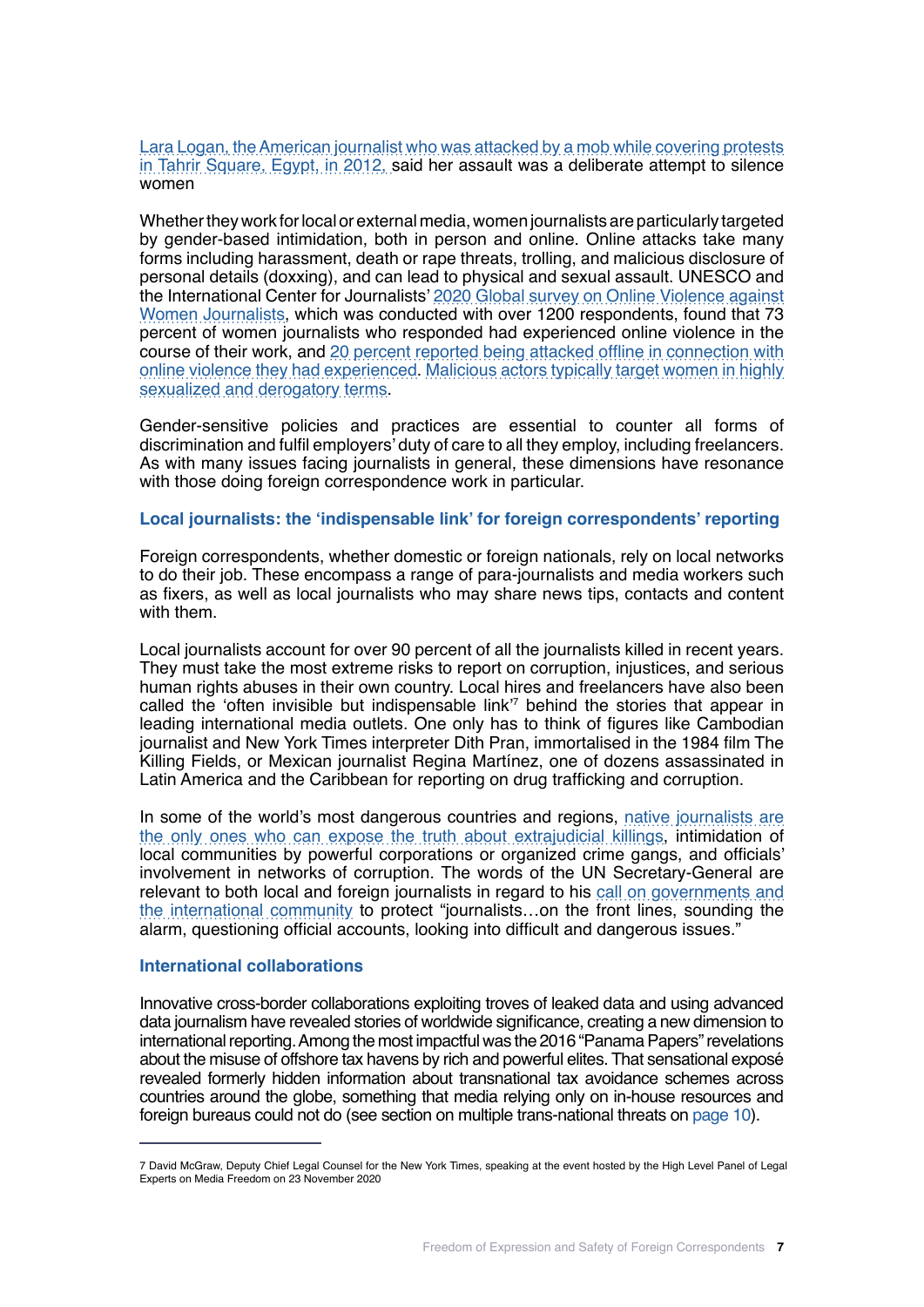# Targeted violence and intimidation against foreign correspondents

### **Journalists' killings in armed conflict zones and attacked in political contexts**

On 2 November 2013, French radio journalists Ghislaine Dupont and Claude Verlon were killed by armed rebels in Mali. The next year, US journalists James Foley and Stephen Sotloff, were beheaded by jihadi captors in Syria who recorded the murders on video. The Japanese freelance journalist Kenji Goto was killed in 2015.

A wave of abductions and forced disappearances of foreign journalists reached a peak in rebel-held parts of Syria and Iraq. Militant Islamist groups spread propaganda messages on the Internet identifying foreign journalists as targets for assassination. In some cases, their freedom was bargained for ransom payments. In December 2020, [RSF reported](https://www.bbc.co.uk/mediacentre/statements/ws-joint-broadcaster-statement)  [that 54 journalists and media workers, including four foreign nationals, were being held](https://www.bbc.co.uk/mediacentre/statements/ws-joint-broadcaster-statement)  [hostage worldwide](https://www.bbc.co.uk/mediacentre/statements/ws-joint-broadcaster-statement).

"In all too many places, we are no longer just taking calculated risks to report on the front line. We are the frontline. Unresolved murders, kidnappings for ransom, beheadings, are now happening at an alarming rate. Now, all too often, we are also the story."8

[Seven leading international broadcasters gave](https://www.bbc.co.uk/mediacentre/statements/ws-joint-broadcaster-statement)  [public warning in late 2013 that they could](https://www.bbc.co.uk/mediacentre/statements/ws-joint-broadcaster-statement)  [no longer fulfil their responsibilities to global](https://www.bbc.co.uk/mediacentre/statements/ws-joint-broadcaster-statement)  [audiences](https://www.bbc.co.uk/mediacentre/statements/ws-joint-broadcaster-statement) because it was too dangerous to send staff to areas of armed conflict where frontlines were unclear and other lawless places. Those territories became virtual "no-go areas" for international media, even when using local reporters. In war zones and locations held by rebel armed forces, news media have frequently been obliged to rely on local people, who are themselves at high risk, for information.

# **Lyse Doucet, the BBC's Chief International Correspondent**

Although the death toll of all journalists (including those serving as foreign correspondents) killed

in armed conflicts has declined somewhat in 2019-2020 (See statistics box on page 16), the safety risks to those who report on corruption, crime and politics has risen sharply in the past decade. Each year since 2017, fatal assaults against journalists, from state and non-state actors, have taken place in more than 20 different countries. And in each of those years more journalists were killed worldwide in non-conflict areas than in countries experiencing war.

In 2018, for example, [a journalistic team of three Ecuadorians](https://unesdoc.unesco.org/ark:/48223/pf0000374700.locale=en  ) (one journalist, one photographer and a driver) [were killed in Colombia](https://unesdoc.unesco.org/ark:/48223/pf0000374700.locale=en) reporting on international drugs trafficking and [related violence in Latin America and the Caribbean](https://unesdoc.unesco.org/ark:/48223/pf0000374700.locale=en).

Away from war zones or recognized trouble-spots, foreign correspondents, like all journalists, also face real dangers and risks covering protests and elections. [UNESCO](https://en.unesco.org/news/unesco-sounds-alarm-global-surge-attacks-against-journalists-covering-protests) [has reported the alarming risks faced by journalists reporting on protests](https://en.unesco.org/news/unesco-sounds-alarm-global-surge-attacks-against-journalists-covering-protests) in a special report released in 2020, many of them were also foreign correspondents. More recently [the UN Secretary General, addressing the Security Council, has underlined](https://www.un.org/sg/en/content/sg/statement/2021-05-16/secretary-generals-remarks-the-security-council-the-situation-the-middle-east-delivered)  [that "journalists must be allowed to work free of fear and harassment."](https://www.un.org/sg/en/content/sg/statement/2021-05-16/secretary-generals-remarks-the-security-council-the-situation-the-middle-east-delivered)

<sup>8</sup> See INSI 2015b, cited in Reporting Dangerously, S.Cottle, R.Sambrook and N.Mosdell, Palgrave Macmillan 2016, p 2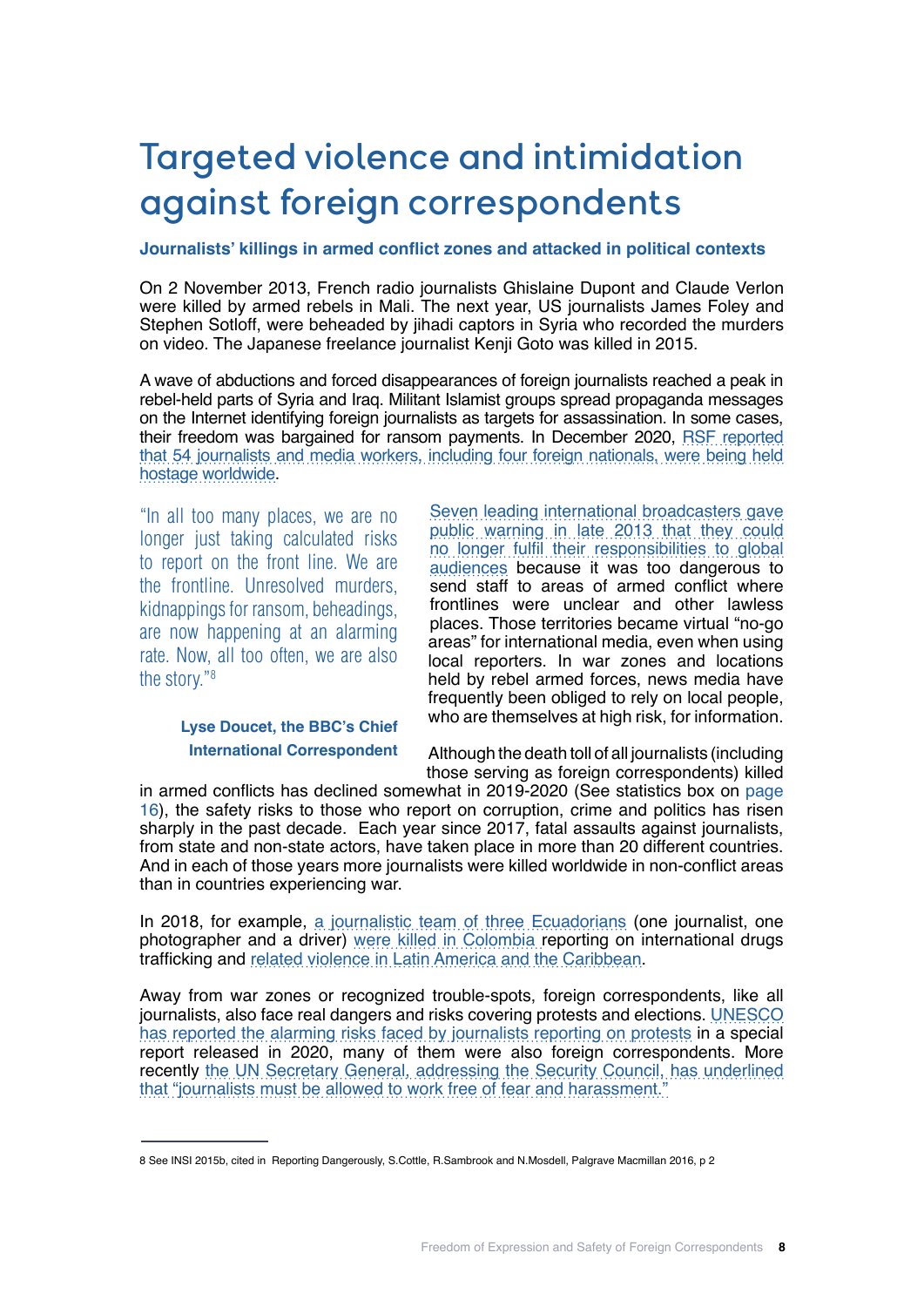### **Freelance journalists at extra risk**

Freelance journalists and photographers face especially high risks to their personal safety in conflict zones and on other dangerous assignments, because they often put themselves in close proximity to known dangers and many lack access to the training, safety equipment and organizational support which should be provided by media employers for their staff and other contributors. Statistics kept by UNESCO show that in 2017 to 2020 over one in six of killed journalists (64 of 395) were freelancers; and ten of those (15 percent) were classified as foreign (killed outside their own country).(See statistics box on page 16)

#### **Case Study**

**[Former war reporter Tom Peter explained](https://newrepublic.com/article/119313/steven-sotloff-james-foley-beheadings-expose-failed-freelancer-model   )** why freelancers like himself are willing to take such risks:



*"That's because a cash-strapped news media has created an*  unofficial business model that supports independent reporting by leaning on freelancers willing to eat their own costs and effectively pay for the privilege of working – all while risking their lives… In the wake of ISIS's executions of Steven Sotloff and James Foley, both freelance reporters, it's time for the media to re-consider that model."

# Impunity and political obstacles to justice for journalists

Just six weeks after journalists Ghislaine Dupont and Claude Verlon were killed, the UN General Assembly proclaimed 2 November [International Day to End Impunity for](https://en.unesco.org/day/endimpunity/about-idei) [Crimes against Journalists](https://en.unesco.org/day/endimpunity/about-idei). The resolution urged Member States to do their utmost to prevent violence against journalists and media workers and bring to justice perpetrators of crimes against journalists.

More efforts are needed to this end. Within the framework of its monitoring for the [2020 UNESCO Director General Report on the Safety of Journalists and the Issue of](https://unesdoc.unesco.org/ark:/48223/pf0000374738.locale=fr) [Impunity](https://unesdoc.unesco.org/ark:/48223/pf0000374738.locale=fr), UNESCO sent requests for information on the status of judicial enquiries to 63 states on 992 cases of killings of journalists, out of the 1167 killings the Organization has recorded between 2006 and 2019<sup>9</sup>. Based on the information provided by UNESCO Member States, the percentage of resolved cases worldwide was measured at 13% in 2020, which represents a slight increase compared to 11% two years prior. Out of those 1167 killings recorded by UNESCO between 2006 and 2019, the Organization has been informed that investigations have been launched into 801 of these cases, while States have not provided information on the 366 remaining ones.

<sup>9</sup> The remaining cases are those that UNESCO has categorized as resolved or archived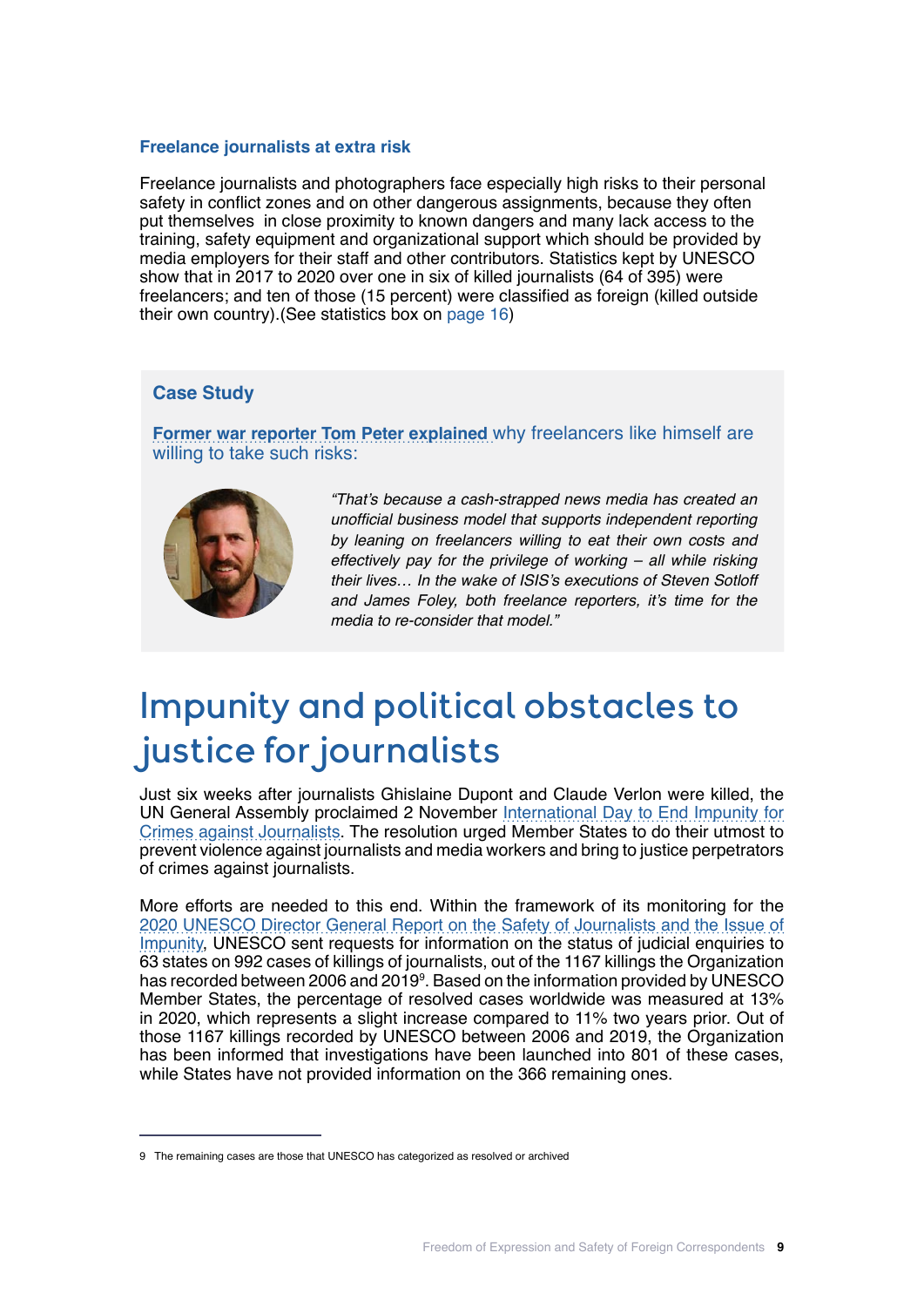**The Director General of UNESCO** [described the pernicious effects of persistent](https://en.unesco.org/day/endimpunity/about-idei) [patterns of impunity](https://en.unesco.org/day/endimpunity/about-idei):

**"**

"This impunity emboldens the perpetrators of the crimes and at the same time has a chilling effect on society including journalists themselves. So impunity breeds impunity and feeds into a vicious cycle."

Nadim Houry, a member of [the High Level Panel of Legal Experts on Media Freedom,](https://www.ibanet.org/IBAHRIsecretariat ) researched why so few judicial investigations into journalists' killings worldwide end with successful prosecutions. A lack of states' capacity to gather the necessary evidence was found to be one factor. But in cases where the suspects include influential individuals, Houry said 'powerful interests seek to block the investigation and any prosecution every step of the way.' 10

Political obstacles also continue to impede attempts by families of journalists killed in armed conflicts to bring those responsible to justice. However, [significant efforts are](https://www.washingtonpost.com/politics/2019/03/04/heres-how-perpetrators-crimes-syria-are-being-prosecuted/) [under way to gather evidence and explore potential avenues for prosecuting the killing](https://www.washingtonpost.com/politics/2019/03/04/heres-how-perpetrators-crimes-syria-are-being-prosecuted/) [of Marie Colvin in Syria](https://www.washingtonpost.com/politics/2019/03/04/heres-how-perpetrators-crimes-syria-are-being-prosecuted/), for instance, and potentially others.

# Multiple trans-national threats

A [2020 UNHRC Resolution voiced concern about extraterritorial targeting of journalists](https://undocs.org/en/A/HRC/RES/45/18 ) through harassment, surveillance and arbitrary deprivation of life.

### **Cross-border threats linked to crime, corruption and political reporting**

A wave of cross-national, collaborative reporting into networks of corruption has generated an unprecedented stream of news stories with wide international repercussions. [The "Panama Papers" in 2016](https://www.digitalnewsreport.org/publications/2019/gauging-global-impacts-panama-papers-three-years-later/#:~:text=Substantive%20outcomes,ICIJ%20investigations%20%E2%80%93%20an%20impressive%20result. ) led to political resignations, criminal investigations, changes in the law, and a backlash against journalists who worked on the original project and did follow-up reporting. Since organized crime and corruption networks operate with little regard for national borders, journalists pursuing a story in one jurisdiction may face deadly threats from beyond its borders. Jan Kuciak, a Slovak journalist murdered in his home country in February 2018, was assassinated after reporting on links between officials and the mafia. Maltese journalist Daphne Caruana Galizia was murdered in 2017 after exposing the involvement of powerful figures in a global money laundering network.

On the positive side, international collaborations can not only generate invaluable news of global and national importance; they may provide some protection to the journalists involved, as well as a disincentive to the attackers. In the wake of the murder of Caruana Galizia, international journalists came together in the "Daphne Project" coordinated by Forbidden Stories, a non-profit organization which aims to ensure that "killing the journalist won't kill the story". The initiative develops networks of journalists whose mission is to continue and publish the work of other journalists facing threats, prison or murder.

<sup>10</sup> Presentation of "Advice on promoting more effective investigations into abuses against journalists" report at the High Level Legal Panel Event on 25 November 2020.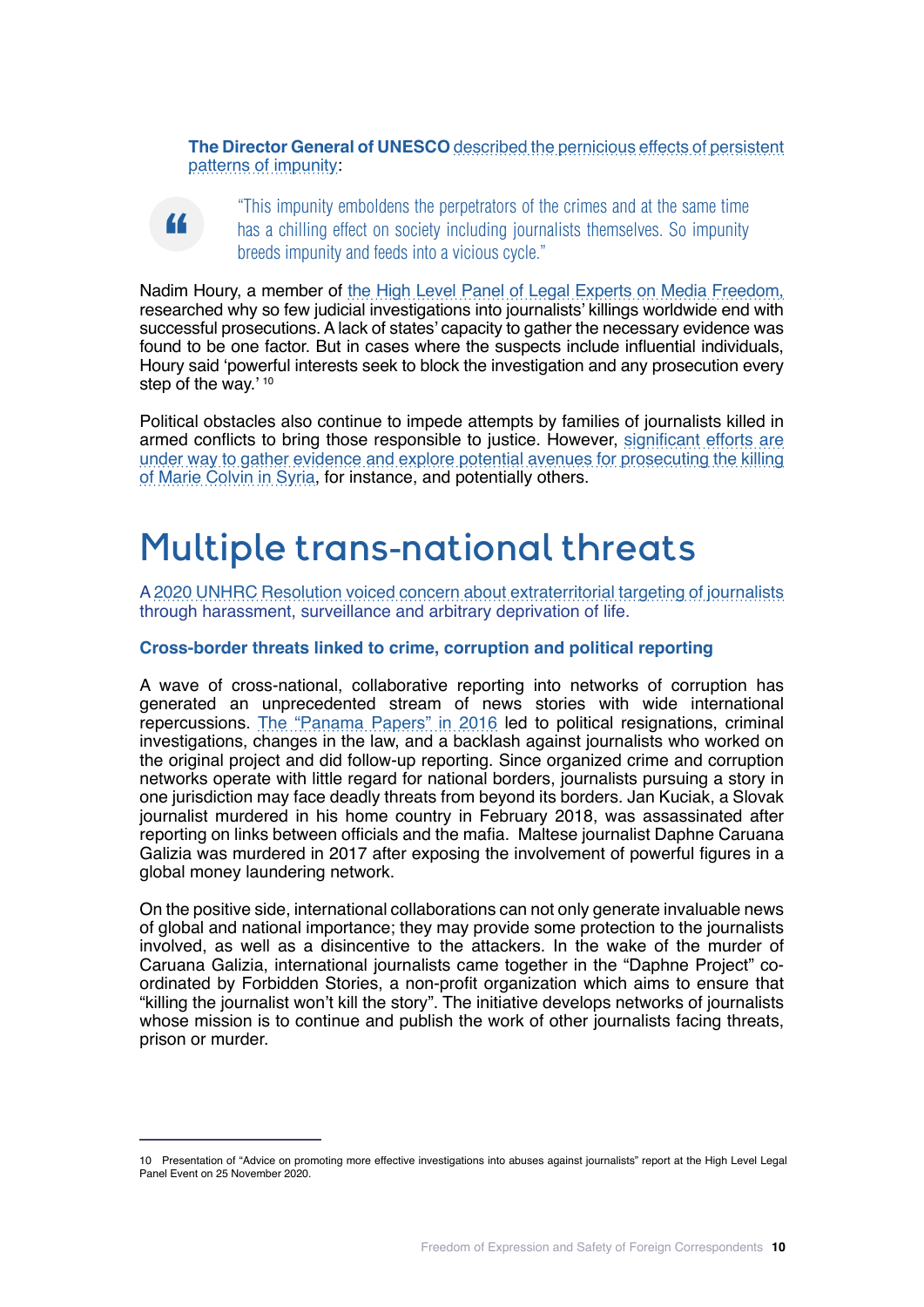### **Legal and physical threats impede journalistic investigations**

Online attacks by surveillance, trolling, hacking and doxxing (exposing a person's private information) can lead to self-censorship, fear, and journalists curtailing their work or even quitting journalism. They may also be [linked to physical dangers and](https://unesdoc.unesco.org/ark:/48223/pf0000371487?fbclid=IwAR2FAIrs5INt5ibUb_gHxfNYaFEzTYlTbMeEob8ZjXfjbDFAlI1ad8vHAgk ) [attacks.](https://unesdoc.unesco.org/ark:/48223/pf0000371487?fbclid=IwAR2FAIrs5INt5ibUb_gHxfNYaFEzTYlTbMeEob8ZjXfjbDFAlI1ad8vHAgk ) Journalists specializing in crime and corruption are among the most vulnerable to vexatious or meritless legal threats, from abroad or from within their country of residence or temporary assignment.

A [2020 survey by the UK's Foreign Policy Centre and the Organized Crime and](https://fpc.org.uk/publications/unsafe-for-scrutiny/  ) [Corruption Reporting Project](https://fpc.org.uk/publications/unsafe-for-scrutiny/  ) questioned [63 crime and corruption reporters in 41](https://fpc.org.uk/wp-content/uploads/2020/11/Unsafe-for-Scrutiny-November-2020.pdf  ) [countries.](https://fpc.org.uk/wp-content/uploads/2020/11/Unsafe-for-Scrutiny-November-2020.pdf  ) Over half of respondents said they had been harassed by cease and desist letters or other civil legal threats. By gender, the data showed women journalists reported experiencing more threats from questioning by law-enforcement and verbal threats; and men journalists reported being harassed most by surveillance and smear campaigns.

[Strategic Lawsuits Against Public Participation \(SLAPPs\) inhibit the information](https://fpc.org.uk/the-increasing-rise-and-impact-of-slapps-strategic-lawsuits-against-public-participation/) available to foreign correspondents and the participation of local journalists in international investigations.<sup>11</sup> Research found that following the "Panama Papers" revelations, reprisals in the form of administrative restrictions, threats and firings were reportedly taken against the journalists involved in about 15 of 88 countries jurisdictions covered. [Positive reforms in laws and practices regarding transparency and the freedom](https://www.digitalnewsreport.org/publications/2019/gauging-global-impacts-panama-papers-three-years-later/) [to report were seen in a fifth of them.](https://www.digitalnewsreport.org/publications/2019/gauging-global-impacts-panama-papers-three-years-later/) Bastian Obermayer, one of the lead reporters on the project, reported that some companies whose activities were exposed hired law firms to warn the journalist off. [The most significant threats came from politicians who publicly](https://www.europarl.europa.eu/cmsdata/109784/FAQ_F%20Obermaier_B%20Obermayer_%20PanamaPapers.pdf) [named and threatened journalists involved. Several were dismissed from their jobs.](https://www.europarl.europa.eu/cmsdata/109784/FAQ_F%20Obermaier_B%20Obermayer_%20PanamaPapers.pdf)

# National border barriers and extraterritorial threats to journalists

### **Border barriers to journalists' freedom to report**

A [UN Human Rights Council Resolution of 2020](https://undocs.org/en/A/HRC/RES/45/18 ) expressed Member States' alarm at acts of intimidation and reprisal against foreign journalists and media workers through "the arbitrary denial of accreditations or visas in connection with their journalistic work".

Yet, in recent years, some [governments have resorted to blocking the entry of foreign](https://www.ft.com/content/b1bd2aec-e333-11e8-8e70-5e22a430c1ad) [correspondents](https://www.ft.com/content/b1bd2aec-e333-11e8-8e70-5e22a430c1ad) or expelling them to deter scrutiny of elections, public protests, and issues around the COVID-19 pandemic. [During the COVID-19 health crisis, many](https://www.international.gc.ca/campaign-campagne/media_freedom-liberte_presse-2020/policy_paper-documents_orientation-covid-19.aspx?lang=eng  ) [governments around the world imposed harsh measures on foreign and local media to](https://www.international.gc.ca/campaign-campagne/media_freedom-liberte_presse-2020/policy_paper-documents_orientation-covid-19.aspx?lang=eng  ) [control public narratives](https://www.international.gc.ca/campaign-campagne/media_freedom-liberte_presse-2020/policy_paper-documents_orientation-covid-19.aspx?lang=eng  ).

<sup>11</sup> See also https://www.indexoncensorship.org/european-vexatious-legal-threats-actions-research-project/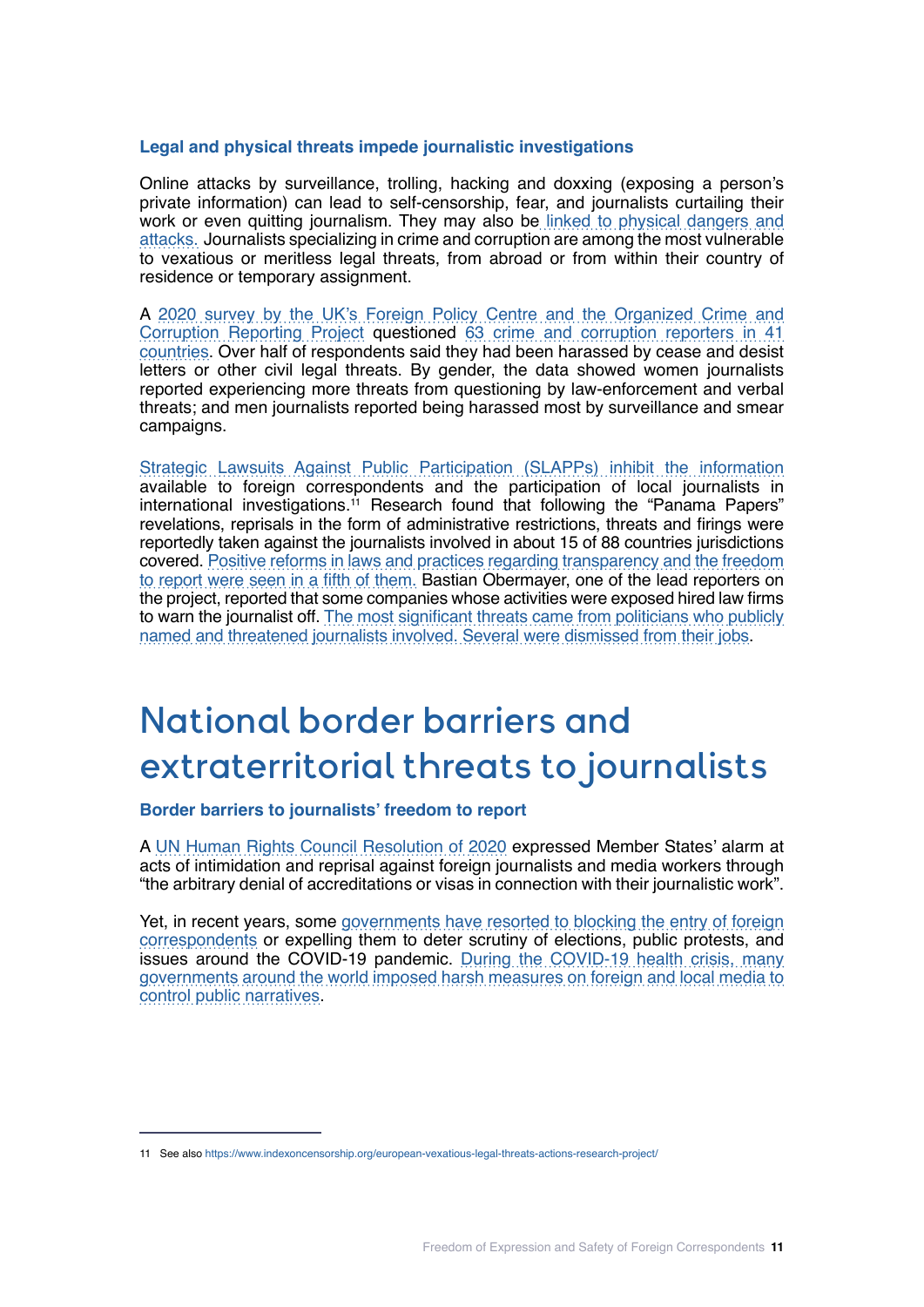#### **Journalists at risk seek refuge beyond national borders**

Certain foreign correspondence work is a result of enforced exile on account of safety fears. National reporters may thus be compelled to base themselves abroad and report back into their home countries. Scores of such journalists who report on corruption or official abuses in their own country have to leave their home country every year because they fear that the hostility of state authorities or others determined to silence them will lead to their arrest, torture or assassination. Many more cannot get out because they face arbitrary criminal investigations or charges at home, or they lack pathways to obtain safe refuge abroad. Many remain trapped in circumstances of acute personal danger because of [long delays in acquiring visas](https://www.ibanet.org/MediaHandler?id=E1971BEB-58A0-4AD7-BC37-203DC9B604AD ).

The [High Level Panel of Legal Experts on Media Freedom has called on all states](https://www.ibanet.org/MediaHandler?id=E1971BEB-58A0-4AD7-BC37-203DC9B604AD) [to create a new category of emergency journalists' visas](https://www.ibanet.org/MediaHandler?id=E1971BEB-58A0-4AD7-BC37-203DC9B604AD) to enable journalists at risk, and if necessary family members, to have safe refuge abroad for as long as the threat persists. In urgent emergency cases, they say [states should process applications](https://www.ibanet.org/MediaHandler?id=E1971BEB-58A0-4AD7-BC37-203DC9B604AD) [within 48 hours.](https://www.ibanet.org/MediaHandler?id=E1971BEB-58A0-4AD7-BC37-203DC9B604AD)

#### **Extraterritorial threats**

Even when journalists achieve safe refuge abroad, they may continue to be the target of hostile actions by their home state, such as through the revocation of passports or Interpol Red Notices for their arrest.

The [High Level Panel of Legal Experts on Media Freedom, citing Interpol's rules that](https://www.ibanet.org/MediaHandler?id=E1971BEB-58A0-4AD7-BC37-203DC9B604AD) [preclude interventions of a political nature, has called for strict protective safeguards in](https://www.ibanet.org/MediaHandler?id=E1971BEB-58A0-4AD7-BC37-203DC9B604AD) [Interpol's assessments](https://www.ibanet.org/MediaHandler?id=E1971BEB-58A0-4AD7-BC37-203DC9B604AD) of the validity of any notice involving a journalist.



In 2020, five UN Special Rapporteurs comenting on a specific case involving foreign correspondents, warned that harassment, surveillance and death threats against journalists both within and outside domestic boundaries violate international human rights law, and they called on the states where affected journalists were living to protect the journalists and their families. (See statistics box on page 16). 12

# Urgent need to strengthen diplomatic protection for journalists detained abroad

### **Home States' consular support for journalists abroad**

Foreign correspondents often have to operate alone or with scant local backup in states that lack the same legal and judicial standards as their countries of citizenship.

<sup>12</sup> See https://www.ohchr.org/EN/NewsEvents/Pages/DisplayNews.aspx?NewsID=25706&LangID=E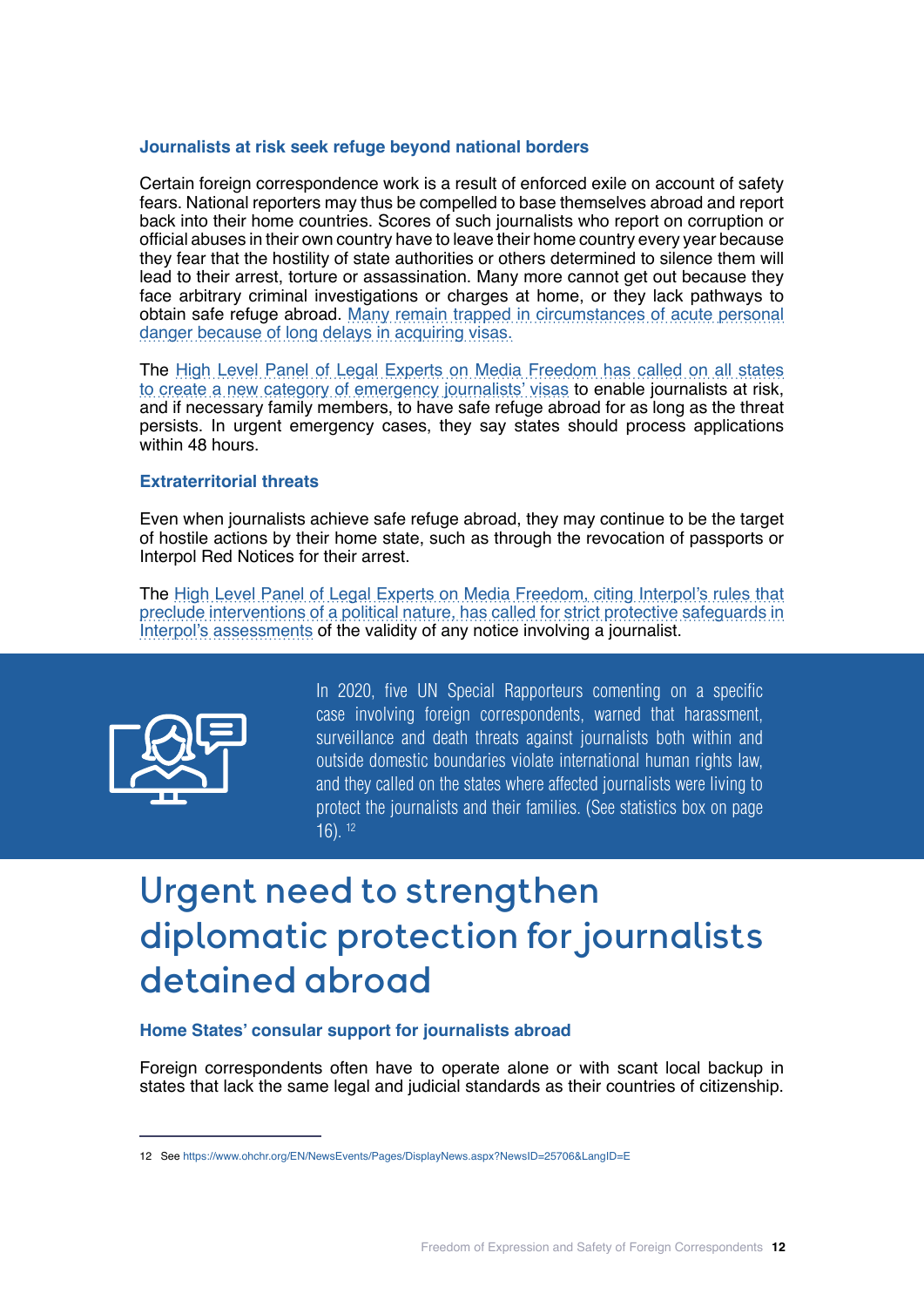As their work involves seeking out and reporting embarrassing truths, they can be especially vulnerable to arbitrary official harassment or detention.

The High Level Panel of Legal Experts on Media Freedom is outspokenly critical of what it calls an outdated but common model of consular support that allows home states to 'abdicate their obligations' to provide robust consular support to journalists abroad. The Panel has proposed a [new Charter of Rights for journalists detained](https://www.ibanet.org/Consular-Support-report-launch-2020) [abroad](https://www.ibanet.org/Consular-Support-report-launch-2020), backed by a Code of Conduct for governments that clearly lays out their obligations to provide full consular protection to their citizens. It must include access to legal advice and due process, prison visits and trial monitoring. The Panel affirms that 'the rights of a journalist working abroad should never be subject to the political whims, allegiances or alliances that exist between the home state and the host state'.

That Recommendation is relevant in the light of regional relations as well. [An in-depth](https://rm.coe.int/prems-021220-gbr-2018-a-mission-to-inform-journalists-at-risk-speak-ou/16809ff1e2 ) [study based on interviews with journalists at risk across Europe](https://rm.coe.int/prems-021220-gbr-2018-a-mission-to-inform-journalists-at-risk-speak-ou/16809ff1e2 ), heard powerful appeals from several who had been arbitrarily jailed in their home state. Their message is that political leaders who proclaim their devotion to press freedom have failed to assist them in their time of need, and that is "not brave enough" to defend its principles.

# Good practices and recommended actions to protect foreign journalists and others

## **UN Member States can show their commitment by specific actions**

**"**

**Amal Clooney, the Deputy Chair of the High Level Panel of Legal Experts on Media Freedom** has [called on all UN Member States to translate](https://www.legalcheek.com/2020/11/iba-conference-amal-clooney-marks-the-end-of-regressive-leadership-and-moral-bankruptcy-of-trump-era-in-media-freedom-talk/) public [pledges to protect media freedom and the rule of law into meaningful](https://www.legalcheek.com/2020/11/iba-conference-amal-clooney-marks-the-end-of-regressive-leadership-and-moral-bankruptcy-of-trump-era-in-media-freedom-talk/)  [actions:](https://www.legalcheek.com/2020/11/iba-conference-amal-clooney-marks-the-end-of-regressive-leadership-and-moral-bankruptcy-of-trump-era-in-media-freedom-talk/)

"The aim is not to change the rules but to have real life consequences attached to breaking them, so that promises made by governments actually mean something to a journalist whose life is in danger."

The Panel has called on the more than 40 States that have committed themselves to [the principles of the Global Media Freedom Coalition](https://www.gov.uk/government/publications/media-freedom-coalition-an-overview/media-freedom-coalition-an-overview) to act as public "champions" for the goals outlined and to report back on detailed actions they have taken to implement their pledge.

A core demand of the Legal Panel is that States must defend media freedom and the fundamental rights of their own journalists abroad, even at the risk of upsetting their diplomatic relations with other states that fail to comply with international standards of protection.

The panel calls on States to demonstrate political will by promoting implementation of the Panel's Enforcement Reports, including a standing investigative Task Force for effective investigations into abuses against journalists; emergency journalists' visas to provide safe refuge for those at serious risk; [a Charter of Rights for Detained Journalists](https://www.ibanet.org/HRI-Secretariat/Reports)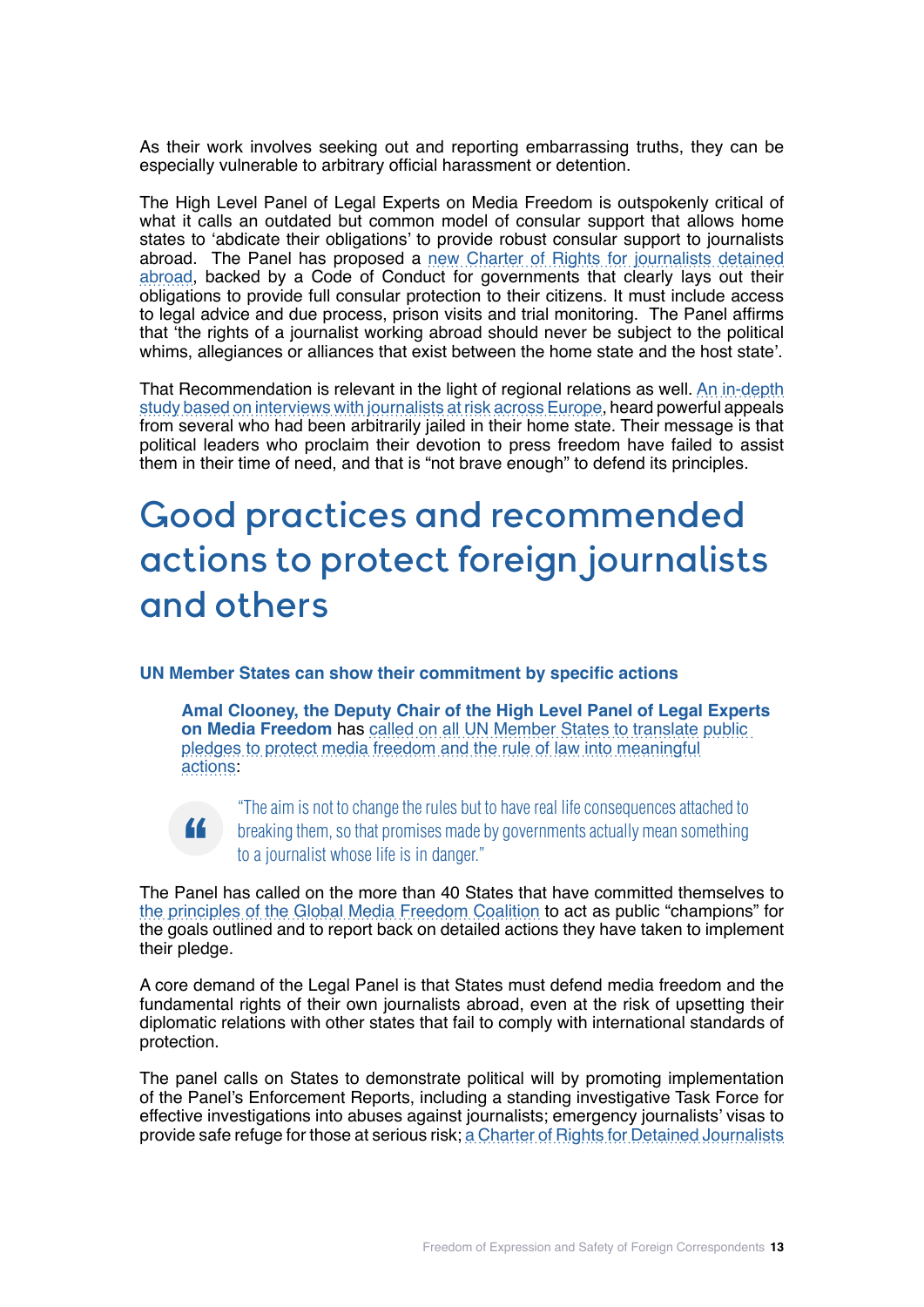[covering host states and home states alike](https://www.ibanet.org/HRI-Secretariat/Reports); and the use of targeted sanctions to protect journalists.

The [Council of the European Union adopted the EU Human Rights Guidelines on](https://www.consilium.europa.eu/media/28348/142549.pdf) [Freedom of Expression Online and Offline in 2014](https://www.consilium.europa.eu/media/28348/142549.pdf). The Guidelines state that the Union will publicly condemn attacks against media outlets and individuals exercising their right to freedom of expression; and urge the removal of laws and practices that penalise the exercise of the right to freedom of expression or the dissemination of information.

#### **States prioritize implementation of [international norms and standards ,](https://en.unesco.org/themes/safety-journalists/basic-texts ) including:**

International standards: There should be no arbitrary restrictions on journalists, and this applies to those in a country doing foreign correspondence. This means that any restrictions have to meet the standards of being in law, necessary and proportionate, and for legitimate purpose. Specific measures such as detention of a foreign correspondent, or premature visa termination for those who are also foreign nationals, would need to be justifiable in terms of whether such steps are indeed necessary to achieve a legitimate purpose such as protection of the rights of others, public safety, etc.

The UN Special Rapporteur on Freedom of Opinion and Expression issued a set of recommendations to States in his 2016 Report to the UN General Assembly, based on a survey of his communications to UN Member States on issues related to limitations on freedom of expression. They include :

[Review and, where necessary, revise national laws,](https://www.ohchr.org/EN/Issues/FreedomOpinion/Pages/ReportSRToGA2016.aspx) including removal of overly broad definitions of key terms such as terrorism, national security, extremism and hate speech, and ensure judicial or independent and public oversight.

[Media criticism:](https://www.ohchr.org/EN/Issues/FreedomOpinion/Pages/ReportSRToGA2016.aspx) States should remove restrictions on reporting and research seen as critical of governments; they should not impose arbitrary or disproportionate penalties through defamation laws and intermediate liability. They should not impose obstacles such as accreditation procedures that undermine independent media.

[Monitoring mechanisms:](https://www.ohchr.org/EN/Issues/FreedomOpinion/Pages/ReportSRToGA2016.aspx) States should collaborate with the UN, regional bodies and civil society to develop independent monitoring mechanisms based on international standards to support freedom of expression, especially in regions such as the Middle East, North Africa and Asia which still lack such an inter-governmental system of regional monitoring bodies and human rights courts.13

Deter and punish targeted attacks against women journalists: As stated in [the 2020](https://undocs.org/en/A/HRC/RES/45/18 ) [UNHRC Resolution](https://undocs.org/en/A/HRC/RES/45/18 ), States should take legal and policy measures to prevent violence, threats, abuse and harassment against women journalists -- by encouraging the reporting of such actions, providing adequate support and remedy, eliminating gender inequality, and prohibiting incitement to hatred of women journalists online and offline.

#### **Media organizations and journalists**

Cross-border journalistic and media collaborations like those of the [International](https://www.icij.org/  ) [Consortium of Investigative Journalists,](https://www.icij.org/  ) the Forbidden Stories project and the International Organized Crime and Corruption Reporting Project (OCCRP), are [examples of projects of important public interest that provide professional support,](https://blog.hostwriter.org/wp-content/uploads/2018/12/crossborderjournalism-method-final.pdf  ) [networking and investigative reporting.](https://blog.hostwriter.org/wp-content/uploads/2018/12/crossborderjournalism-method-final.pdf  )

<sup>13</sup> See also https://safetyofjournalistsinafrica.africa/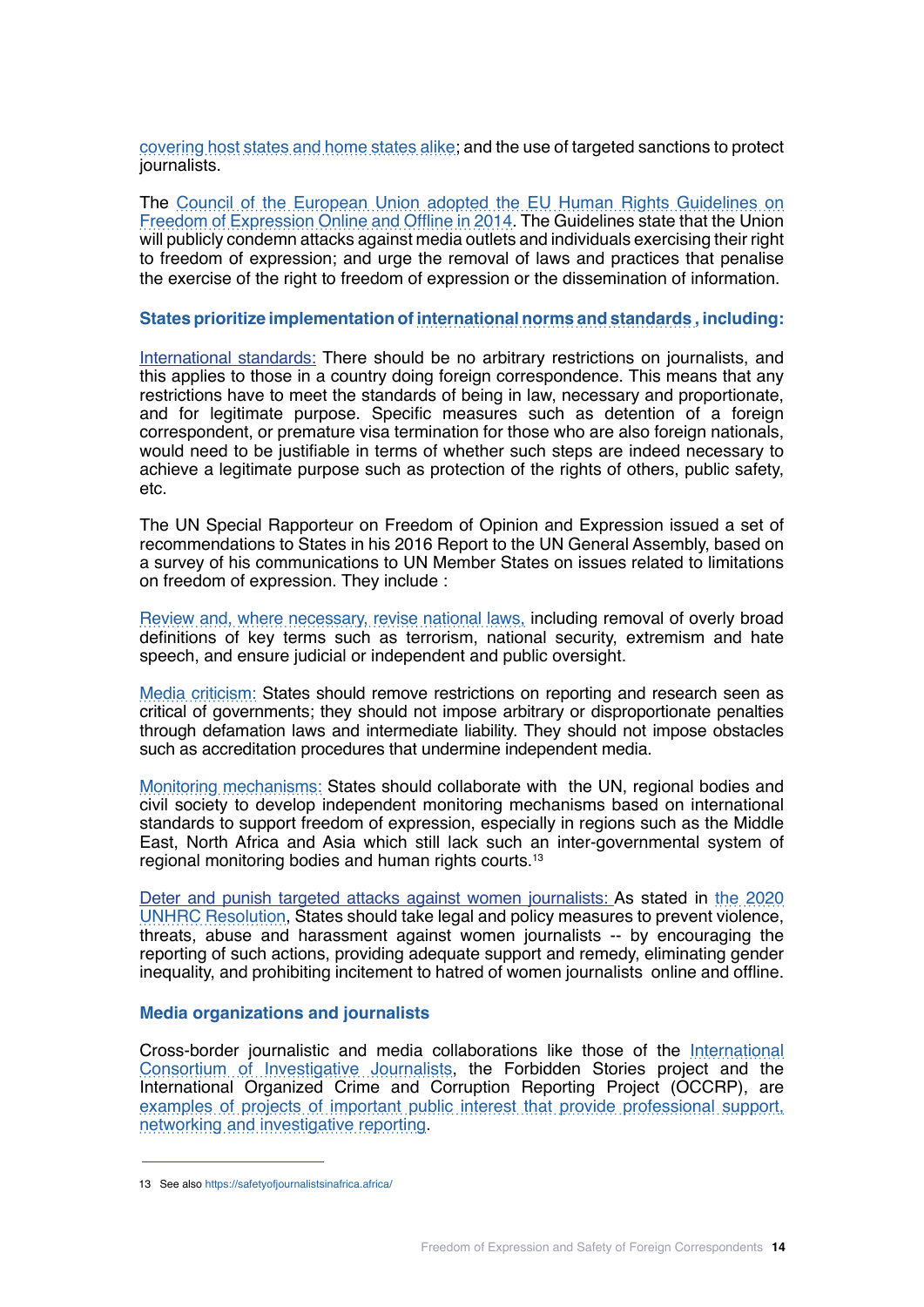Solidarity matters. [A survey of press freedom in central and eastern Europe by the](https://reutersinstitute.politics.ox.ac.uk/fighting-words-journalism-under-assault-central-and-eastern-europe) [Reuters Institute for the Study of Journalism](https://reutersinstitute.politics.ox.ac.uk/fighting-words-journalism-under-assault-central-and-eastern-europe) showed that journalists working in countries where they are routinely harassed or intimidated by authorities highly value public shows of support from other journalists and representative journalists' and media associations.

Data collection and documentation about attacks on the press is vital. [The Council of](https://www.coe.int/en/web/media-freedom  ) [Europe's online Platform for media freedom alerts](https://www.coe.int/en/web/media-freedom  ) is the first continent-wide mechanism for recording serious cases reported in the Council's 47 Member States. It creates a direct dialogue with Member States where suspected violations have occurred through constructive cooperation between a treaty-based regional human rights organisation and representative NGOs and journalists' organizations. In early 2021, the African Union, with UNESCO and representative African journalists' organizations, launched a [Digital Platform for the Safety of Journalists in Africa](https://safetyofjournalistsinafrica.africa/).

Journalists' organizations should publicly uphold their ethical principles against state and other external pressures. In 2016, Russian and Ukrainian journalists, meeting under the auspices of the Organization for Security and Cooperation in Europe (OSCE), set an example by [jointly condemning any media participation in sponsoring aggressive](https://www.osce.org/files/f/documents/0/8/226351.pdf) [nationalism](https://www.osce.org/files/f/documents/0/8/226351.pdf). They called for self-regulatory action to tackle "the unprofessional activities of media members who disregard principles of truthful and balanced reporting."

### **News consumers, civil society and publics**

Everyone should value and seek to defend the universal right to seek, receive and impart information and opinions regardless of borders, and the work of foreign correspondents, journalists and self-publishers who gather information and report truthfully on matters of public interest. People can contribute to a diverse, free and informed public debate by advancing their own media and information literacy, and supporting the creation of a favourable environment for press freedom and freedom of expression against arbitrary restrictions, censorship and mis- and disinformation.



Over 170 UN Member States have ratified [the International Covenant on Civil](https://www.refworld.org/docid/4ed34b562.html) [and Political Rights](https://www.refworld.org/docid/4ed34b562.html), which sets out the norms and standards which are binding on states party in international law. The Covenant requires states party to put in place effective protections for journalists known to be under threat, to limit interferences with the right of freedom of express to the minimum necessary in a democratic society, and to conduct effective investigations into all abuses directed against journalists and writers. The ICCPR states: "The freedoms of opinion and expression form a basis for the full enjoyment of a wide range of other human rights. For instance, freedom of expression is integral to the enjoyment of the rights to freedom of assembly and association, and the exercise of the right to vote."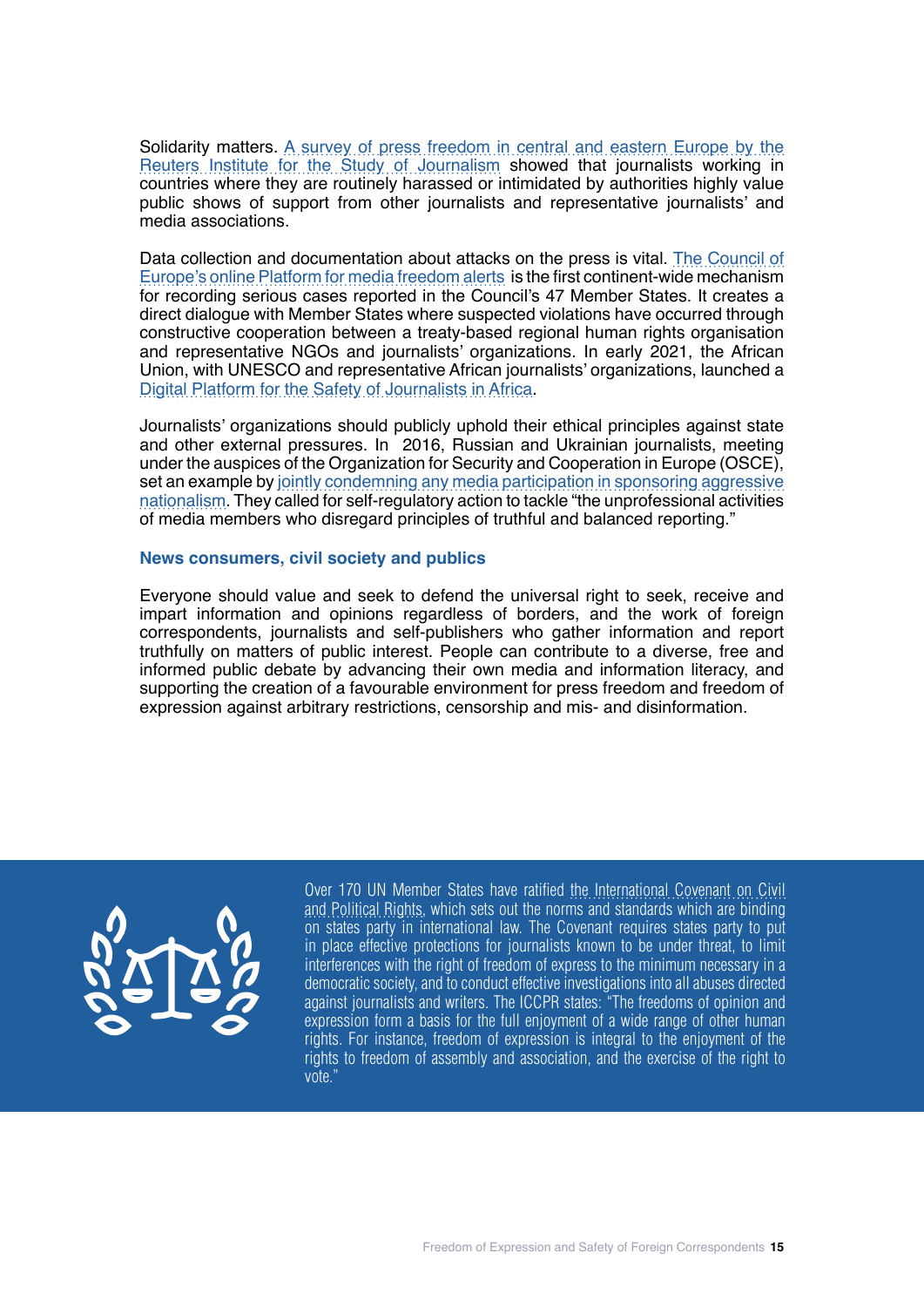# Conclusion

Trends in recent years show increasing pressures on journalists in general, and those conducting foreign correspondence in particular. In some cases, there has been a spiral of retaliation between states restricting journalists reporting for external media. Especially – but not only - where foreign nationals have been affected, leading to a net reduction of coverage of mutual disadvantage.

The public's right to know, and to enjoy a pluralism of choice about foreign news, is constricted. In the vacuum, falsehoods and conspiracy theories can flourish, including through orchestrated disinformation operations.

All this points to a strong need for international dialogue to end the current downward cycle, and its corresponding disruption to international relations. Such dialogue should keep focus on the Sustainable Development Goals, which unequivocally uphold the need for "public access to information and fundamental freedoms" (SDG target 16.10) as an integral component of the interdependent package of aspirations for global progress.

A positive outcome of such dialogue would resonate with the UN Plan of Action on the Safety of Journalists and the Issue of Impunity, which marks its 10th anniversary in 2022. It is evident that the protection of foreign correspondents – whether they are nationals or foreigners – requires closer monitoring and vigilance. It also merits determined actions by UN Member States and other stakeholders in order to secure the upholding of commitments made in United Nations Resolutions and States' obligations in national and international law. The current erosions need to be replaced with a consensus to strengthen the free flow of journalism across borders.

# **Statistics based on UNESCO's data**

- $\rightarrow$  During the five years from 2015 to 2019, a total of 454 journalists were killed worldwide
- $\rightarrow$  Foreign journalists accounted for 65 of 894 (7 percent) of journalists killed in the decade 2010-2019. In 2020, one foreign journalist was among the total of 62 killed.
- $\rightarrow$  In 2018, women journalists accounted for 7 percent of all the media workers who were victims of fatal attacks, and for 9 percent in 2019. In 2020, women journalists accounted for 6 percent (4 of 62) journalists killed.
- $\rightarrow$  Of 156 killings of journalists recorded by UNESCO in 2018 and 2019, the largest number occurred in Latin America and the Caribbean, followed by the Asia Pacific region.
- $\rightarrow$  In the 2018-2019 period, TV journalists accounted for 30 percent of the fatalities (47), radio journalists 24 percent (38 killed) and print media 21 percent (33 killed).